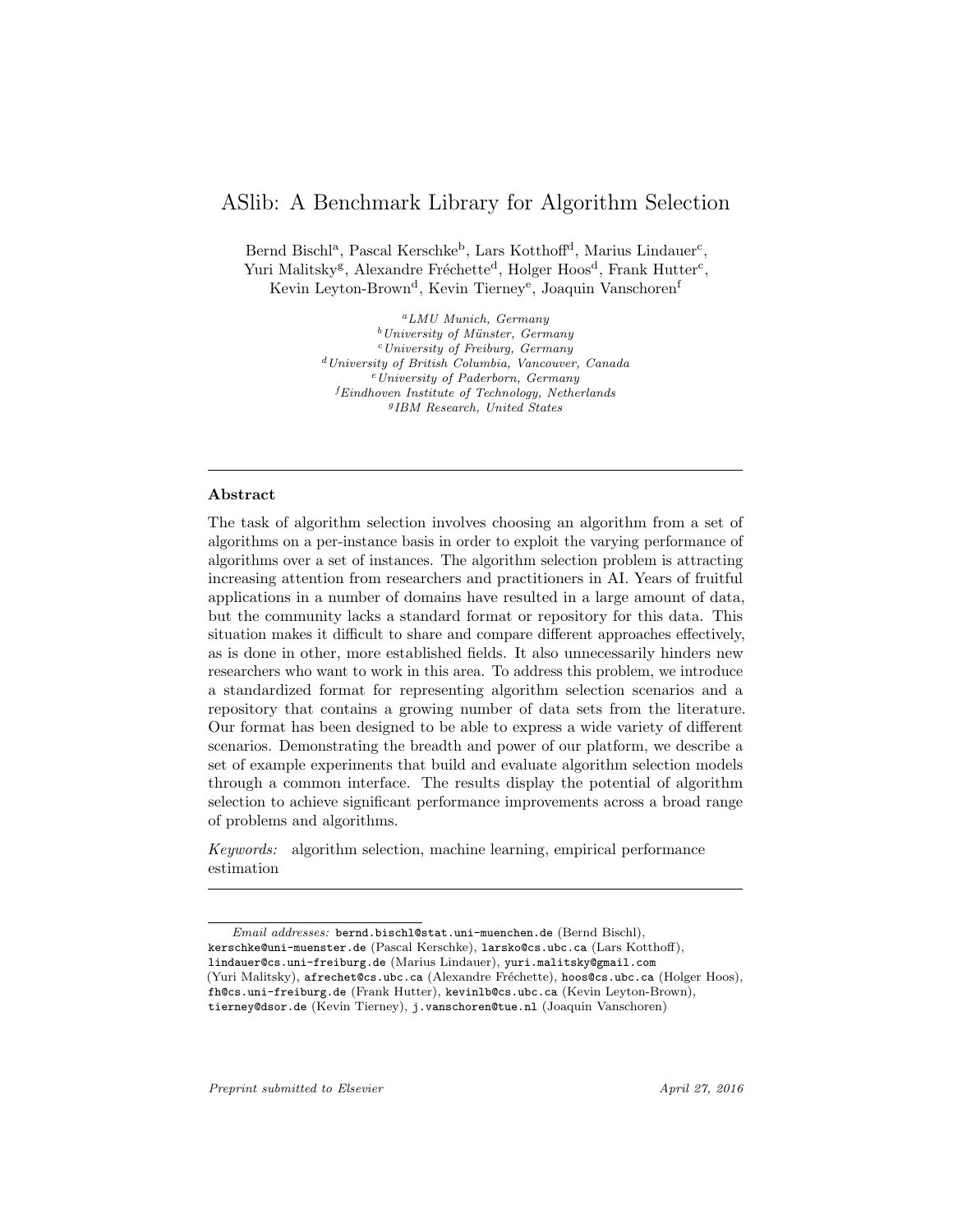# <span id="page-1-1"></span>1. Introduction

Although NP-complete problems are widely believed to be intractable in the worst case, it is often possible to solve even very large instances of such problems that arise in practice. This is fortunate, because such problems are ubiquitous in artificial intelligence applications. There has thus emerged a large subfield of AI devoted to the advancement and analysis of heuristic algorithms for attacking hard computational problems. Indeed, quite surprisingly, this subfield has made consistent and substantial progress over the past few decades, with the newest algorithms quickly solving benchmark problems that were until recently beyond reach. The results of the international SAT competitions provide a paradigmatic example of this phenomenon. Indeed, the importance of this competition series has gone far beyond documenting the progress achieved by the SAT community in solving difficult and application-relevant SAT instances it has been instrumental in driving research itself, helping the community to coalesce around a shared set of benchmark instances and providing an impartial basis for determining which new ideas yield the biggest performance gains.

The central premise of events like the SAT competitions is that the research community ought to build, identify and reward single solvers that achieve strong across-the-board performance. However, this quest appears quixotic: most hard computational problems admit multiple solution approaches, none of which dominates all alternatives across multiple problem instances. In particular, this fact has been observed to hold across a wide variety of AI applications, including propositional satisfiability (SAT) [\[106\]](#page-32-0), constraint satisfaction (CSP) [\[70\]](#page-29-0), AI planning [\[34\]](#page-25-0), and supervised machine learning [\[92,](#page-30-0) [98\]](#page-31-0). An alternative is to accept that no single algorithm will offer the best performance on all instances, and instead aim to identify a portfolio of complementary algorithms and a strategy for choosing between them [\[76\]](#page-29-1). To see the appeal of this idea, consider the results of the sequential application (SAT+UNSAT) track of the 2014 SAT Competition.[1](#page-1-0) The best of the 35 submitted solvers, Lingeling ayv [\[7\]](#page-23-0), solved 77% of the 300 instances. However, if we could somehow choose the best among these 35 solvers on a per-instance basis, we would be able to solve 92% of the instances.

Research on this algorithm selection problem [\[76\]](#page-29-1) has demonstrated the practical feasibility of using machine learning for this task. In fact, although practical algorithm selectors occasionally choose suboptimal algorithms, their performance can get close to that of an oracle that always makes the best choice. The area began to attract considerable attention when methods based on algorithm selection began to outperform standalone solvers in SAT competitions [\[104\]](#page-31-1). Algorithm selectors have since come to dominate the state of the art on many other problems, including CSP [\[70\]](#page-29-0), AI planning [\[34\]](#page-25-0), Max-SAT [\[61\]](#page-28-0), QBF [\[74\]](#page-29-2), and ASP [\[25\]](#page-25-1).

To date, much of the progress in research on algorithm selection has been

<span id="page-1-0"></span> $1$ <http://www.satcompetition.org/2014/results.shtml>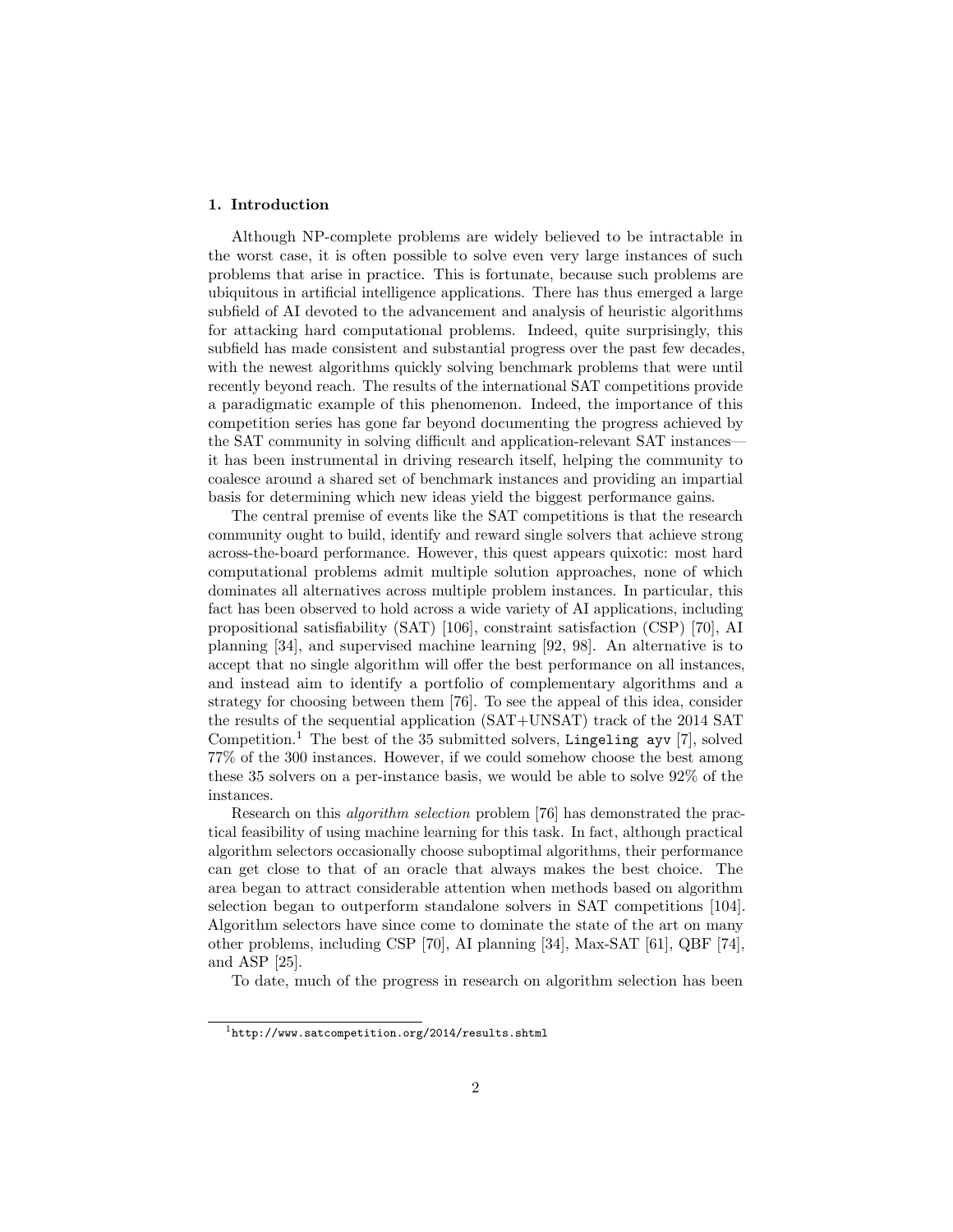demonstrated in algorithm competitions originally intended for non-portfoliobased ("standalone") solvers. This has given rise to a variety of problems for the field. First, benchmarks selected for such competitions tend to emphasize problem instances that are currently hard for existing standalone algorithms (to drive new research on solving strategies) rather than the wide range of both easy and hard instances that would be encountered in practice (which would be appropriately targeted by researchers developing algorithm selectors). Relatedly, benchmark sets change from year to year, making it difficult to assess the progress of algorithm selectors over time. Second, although competitions often require entrants to publish their source code, none require entries based on algorithm selectors to publish the code used to construct the algorithm selector (e.g., via training a machine learning model) or to adhere to a consistent input format. Third, overwhelming competition victories by algorithm selectors can make it more difficult for new standalone solver designs to get the attention they deserve and can thus create resentment among solver authors. Such concerns have led to a backlash against the participation of portfolio-based solvers in competitions; for example, starting in 2013 solvers that explicitly combine more than two component algorithms have been excluded from the SAT competitions.

The natural solution to these problems is to evaluate algorithm selectors on their own terms rather than trying to shoehorn them into competitions intended for standalone solvers. This article, written by a large set of authors active in research on algorithm selectors, aims to advance this goal by introducing a set of specifications and tools designed to standardize and facilitate such evaluations. Specifically, we propose a benchmark library, called ASlib, tailored to the cross-domain evaluation of algorithm selection techniques. ASlib is based on a standardized data format specification (Section [3\)](#page-6-0) that covers a wide variety of foreseeable evaluations. To date, we have instantiated this specification with benchmarks from six different problem domains, which we describe in Section [4.](#page-8-0) However, we intend for ASlib to grow and evolve over time. Thus, our article is accompanied by an online repository (<http://aslib.net>), which accepts submissions from any researcher. Indeed, there are already scenarios available online that were added after the ASlib release we describe in this paper.

Our system automatically checks newly submitted datasets to verify that they adhere to the specifications and then provides an overview of the data, including the results of some straightforward algorithm selection approaches based on regression, clustering and classification. We provide some examples of these automatically-generated overviews and benchmark results in Sections [5](#page-12-0) and [6.](#page-16-0) All code used to parse the format files, explore the algorithm selection scenarios and run benchmark machine learning models on them is publicly available in a new R package dubbed *aslib*.<sup>[2](#page-2-0)</sup>

Overall, our main objective in creating ASlib is the same as that of an algorithm competition: to allow researchers to compare their algorithms sys-

<span id="page-2-0"></span> $2$ This package is currently hosted at  $https://github.com/coseal/aslib-r.$  $https://github.com/coseal/aslib-r.$  We will submit it to the official R package server CRAN alongside the final version of this article.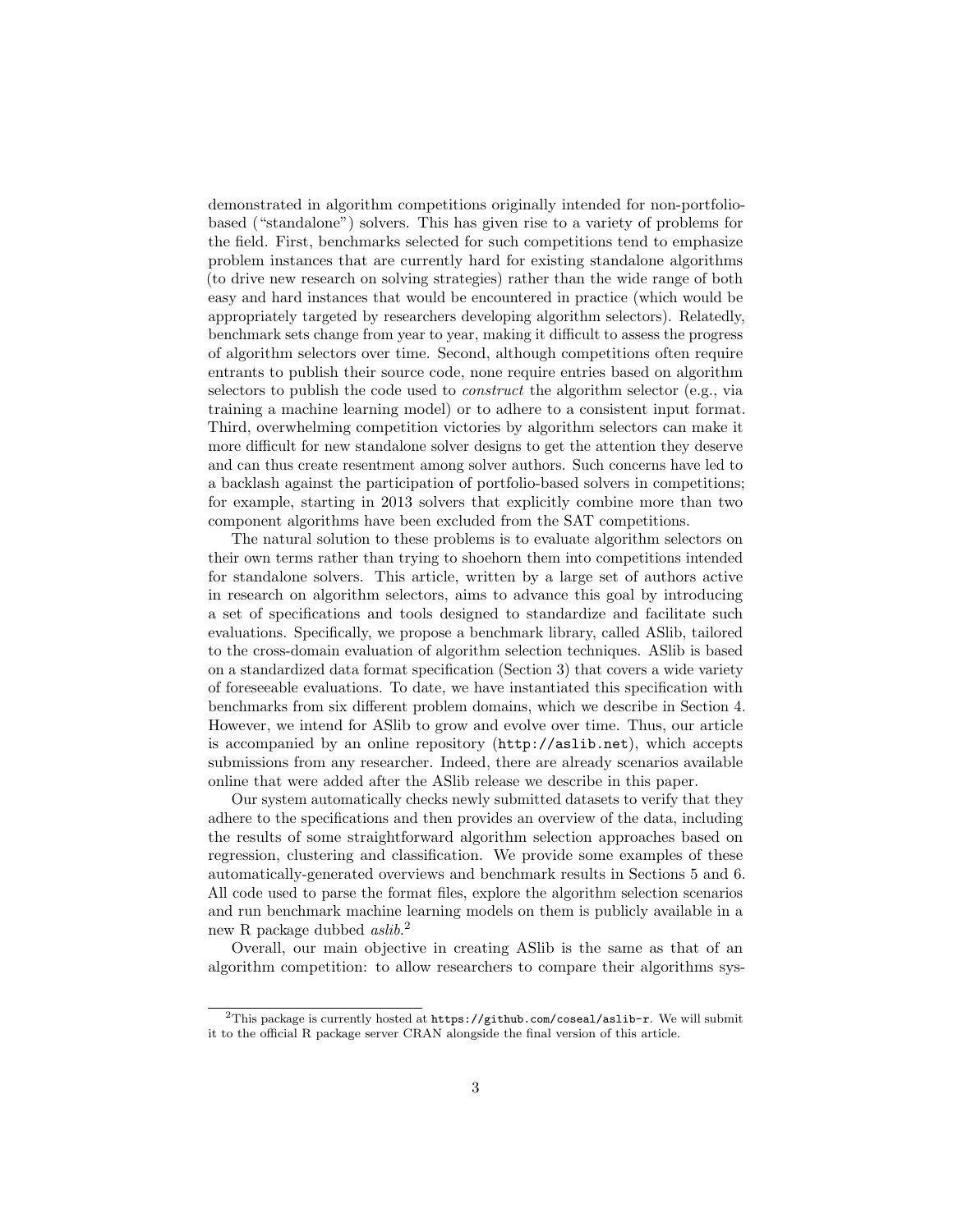tematically and fairly, without having to replicate someone else's system or to personally collect raw data. We hope that it will help the community to obtain an unbiased understanding of the strengths and weaknesses of different methodologies and thus to improve the current state of the art in per-instance algorithm selection.

# 2. Background

Rice [\[76\]](#page-29-1) was the first to formalize the idea of selecting among different algorithms on a per-instance basis. While he referred to the problem simply as algorithm selection, we prefer the more precise term per-instance algorithm selection, to avoid confusion with the (simpler) task of selecting one of several given algorithms to optimize performance on a given set or distribution of instances.

**Definition 1** (Per-instance algorithm selection problem). Given a set  $\mathcal I$  of problem instances and a distribution  $\mathcal D$  over  $\mathcal I$ , a space of algorithms  $\mathcal A$ , and a performance measure  $m: \mathcal{I} \times \mathcal{A} \rightarrow \mathbb{R}$ , the per-instance algorithm selection problem is to find a mapping<sup>[3](#page-3-0)</sup>  $s: \mathcal{I} \to \mathcal{A}$  that optimizes  $\mathbb{E}_{i \sim \mathcal{D}} m(i, s(i))$ , the performance measure achieved by running the selected algorithm  $s(i)$  for instance i, in expectation across instances  $i \in \mathcal{I}$  drawn from distribution  $\mathcal{D}$ .

There are many ways of tackling per-instance algorithm selection and related problems in practice. However, almost all contemporary approaches use machine learning to build predictors of the behaviour of given algorithms as a function of instance features. This general strategy may involve a single learned model or a complex combination of several, which, given a new problem instance to solve, is used to decide which algorithm or which combination of algorithms to choose.

Given a portfolio of algorithms and a set of problem instances, building an algorithm selection model entails answering several questions, which we discuss in what follows.

#### 2.1. What to select and when

It is perhaps most natural to select a single algorithm for solving a given problem instance. This is used in the SATzilla [\[68,](#page-28-1) [104\]](#page-31-1), ArgoSmArT [\[66\]](#page-28-2), SALSA [\[19\]](#page-24-0) and Eureka [\[17\]](#page-24-1) systems, to name but a few examples. The main disadvantage of this approach is that there is no way of mitigating a poor selection—there is no way of recovering if the system chooses an algorithm that exhibits bad performance on the problem.

Alternatively, we can seek a schedule that determines an ordering and time budget according to which we run all or a subset of the algorithms in the

<span id="page-3-0"></span> ${}^{3}$ In practice, the mapping s is often implemented by using so-called instance features, i.e., numerical characterizations of the instances  $i \in \mathcal{I}$ . These instance features are then mapped to an algorithm using machine learning techniques. However, the computation of instance features incurs additional costs, which have to be considered in the performance measure m.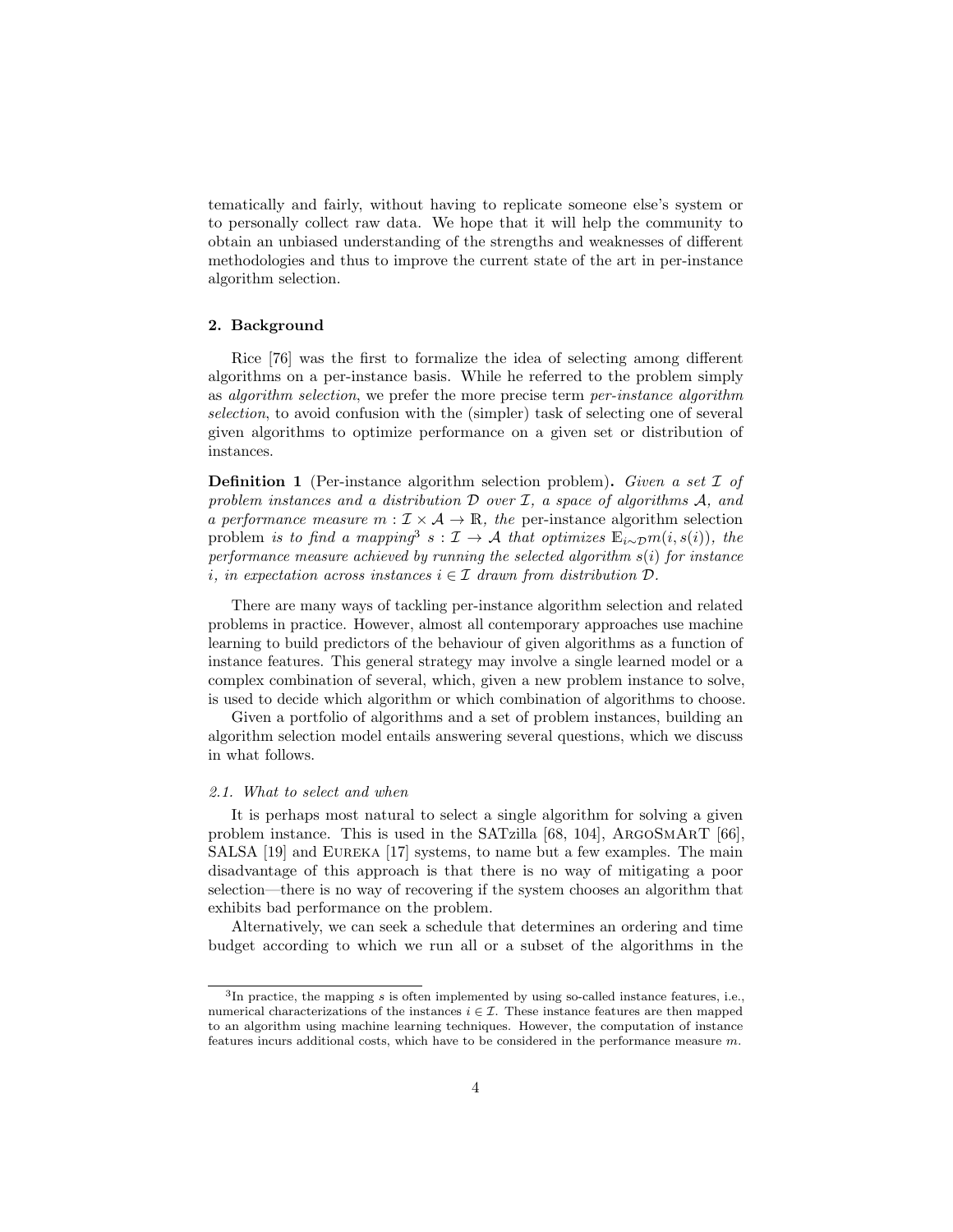portfolio; usually, this schedule is chosen in a way that reflects the expected performance of the given algorithms (see, e.g., [\[36,](#page-26-0) [47,](#page-27-0) [70,](#page-29-0) [74\]](#page-29-2)). Under some of these approaches, the computation of the schedule is treated as an optimization problem that aims to maximize, e.g., the number of problem instances solved within a timeout. For stochastic algorithms, the further question of whether and when to restart an algorithm arises, opening the possibility of schedules that contain only a single algorithm, restarted several times (see, e.g., [\[16,](#page-24-2) [22,](#page-24-3) [30,](#page-25-2) [87\]](#page-30-1)). Instead of performing algorithm selection only once before starting to solve a problem, selection can also be carried out repeatedly while the instance is being solved, taking into account information revealed during the algorithm run. Such methods monitor the execution of the chosen algorithm(s) and take remedial action if performance deviates from what is expected [\[23,](#page-25-3) [58,](#page-28-3) [62\]](#page-28-4), or perform selection repeatedly for subproblems of the given instance [\[3,](#page-23-1) [55,](#page-27-1) [56,](#page-27-2) [78\]](#page-29-3).

# <span id="page-4-0"></span>2.2. How to select

The kinds of decisions the selection process is asked to produce drive the choice of machine learning models that perform the selection. If only a single algorithm should be run, we can train a classification model that makes exactly that prediction. This renders algorithm selection conceptually quite simple—only a single machine learning model needs to be trained and run to determine which algorithm to choose (see, e.g., [\[27,](#page-25-4) [32,](#page-25-5) [63\]](#page-28-5)).

There are alternatives to using a classification model to select a single algorithm to be run on a given instance, such as using regression models to predict the performance of each algorithm in the portfolio. This regression approach was adopted by early versions of SATzilla [\[68,](#page-28-1) [104\]](#page-31-1), as well as by several other systems [\[65,](#page-28-6) [77,](#page-29-4) [80\]](#page-29-5).

Other approaches include the use of clustering techniques to partition problem instances in feature space and make decisions for each partition separately [\[48,](#page-27-3) [85\]](#page-30-2), hierarchical models that make a series of decisions [\[37,](#page-26-1) [102\]](#page-31-2), and costsensitive support vector machines [\[13\]](#page-24-4). The current version of SATzilla [\[105\]](#page-31-3) uses cost-sensitive decision forests to determine the best algorithm for each pair of algorithms and selects the overall best by aggregating these "votes".

#### 2.3. Selection enablers

In order to make their decisions, algorithm selection systems need information about the problem instance to solve and the performance of the algorithms in the given portfolio. The extraction of this information—the features used by the machine learning techniques used for selection—incurs overhead not required when only a single algorithm is used for all instances regardless of instance characteristics. It is therefore desirable to extract information as cheaply as possible, thus ensuring that the performance benefits of using algorithm selection are not outweighed by this overhead.

Some approaches use only past performance of the algorithms in the portfolio as a basis for selecting the one(s) to be run on a given problem instance [\[23,](#page-25-3) [80,](#page-29-5) [86\]](#page-30-3). This approach has the benefit that the required data can be collected with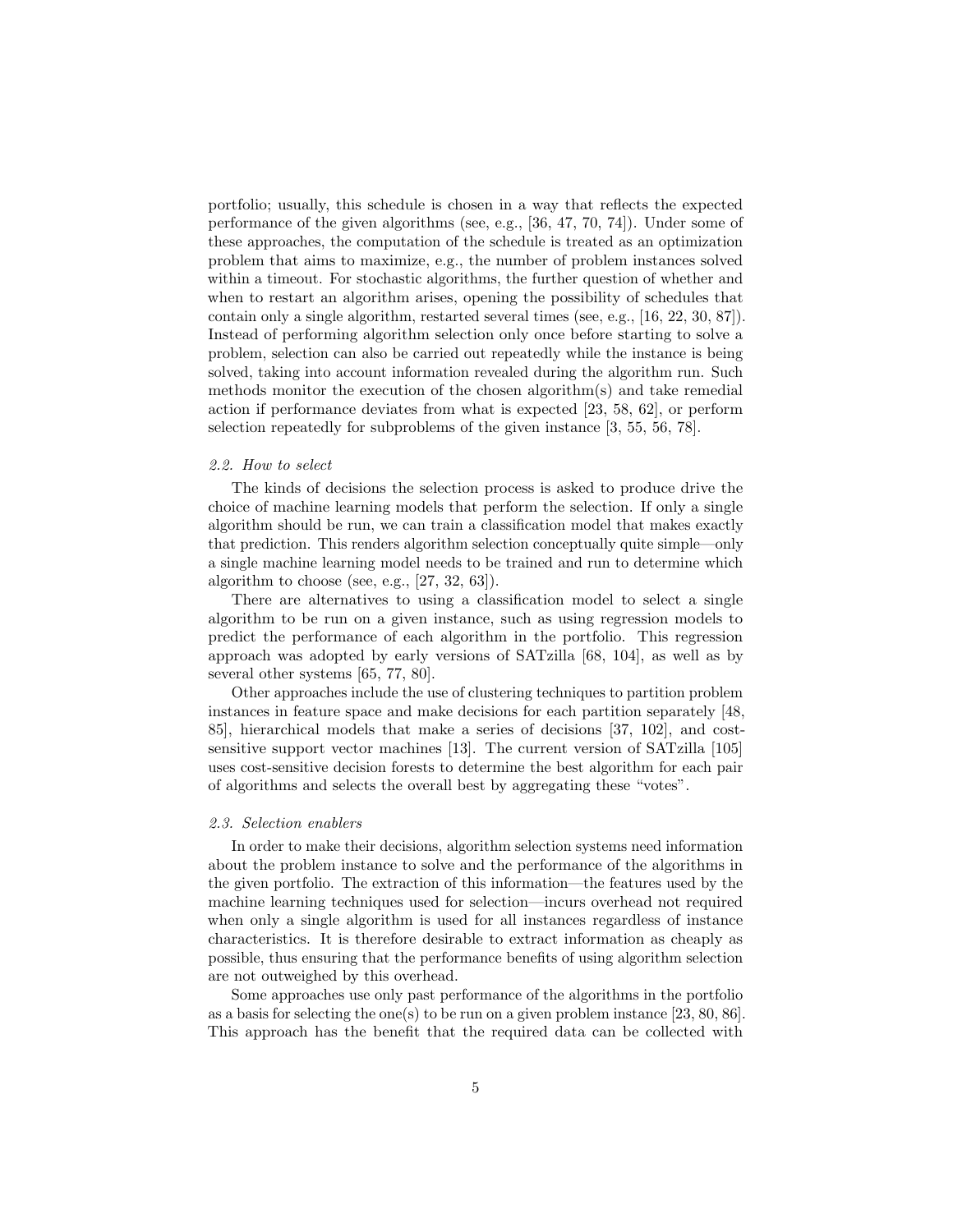minimal overhead as algorithms are executed. It can work well if the performance of the algorithms is similar on broad ranges of problem instances. However, when this assumption is not satisfied (as is often the case), more informative features are needed.

Turning to richer instance-specific features, commonly used features include the number of variables of a problem instance and properties of the variable domains (e.g., the list of possible assignments in constraint problems, the number of clauses in SAT, the number of goals in planning). Deeper analysis can involve properties of graph representations derived from the input instance (such as the constraint graph [\[27,](#page-25-4) [59\]](#page-28-7)) or properties of encodings into different problems (such as SAT features for SAT-encoded planning problems [\[21\]](#page-24-5)).

In addition, features can be extracted from short runs of one or more solvers on the given problem instance. Examples of such probing features include the number of search nodes explored within a certain time, the fraction of partial solutions that are disallowed by a certain constraint or clause, the average depth reached before backtracking is required, or characteristics of local minima found quickly using local search. Probing features are usually more expensive to compute than the features that can be obtained from shallow analysis of the instance specification, but they can also be more powerful and have thus been used by many authors (see, e.g., [\[45,](#page-26-2) [69,](#page-29-6) [70,](#page-29-0) [73,](#page-29-7) [104\]](#page-31-1)). For continuous blackbox optimization, algorithm selection can be performed based on Exploratory Landscape Analysis [\[13,](#page-24-4) [51,](#page-27-4) [65\]](#page-28-6). The approach defines a set of numerical features (of different complexities and computational costs) to describe the landscapes of such optimization problems. Examples range from simple features that describe the distribution of sampled objective values to more expensive probing features based on local search.

Finally, in the area of meta-learning (learning about the performance of machine learning algorithms; for an overview, see, e.g, [\[15\]](#page-24-6)), these features are known as meta-features. They include statistical and information-theoretical measures (e.g., variable entropy), landmarkers (measurements of the performance of fast algorithms [\[71\]](#page-29-8)), sampling landmarkers (similar to probing features) and model-based meta-features [\[97\]](#page-31-4). These meta-features, and the past performance measurements of many machine learning algorithms, are available from the online machine learning platform OpenML [\[99\]](#page-31-5). In contrast to ASlib, however, OpenML is not designed to allow cross-domain evaluation of algorithm selection techniques.

# 2.4. Algorithm Selection vs. Algorithm Configuration

A problem closely related to that of algorithm selection is the following algorithm configuration problem: given a parameterized algorithm A, a set of problem instances I and a performance measure  $m$ , find a parameter setting of A that optimizes  $m$  on  $I$ . While algorithm selection operates on finite (usually small) sets of algorithms, algorithm configuration operates on the combinatorial space of an algorithm's parameter settings. General algorithm configuration methods, such as ParamILS [\[43\]](#page-26-3), GGA [\[2\]](#page-23-2), I/F-Race [\[9\]](#page-23-3), and SMAC [\[41\]](#page-26-4), have yielded substantial performance improvements (sometimes orders of magnitude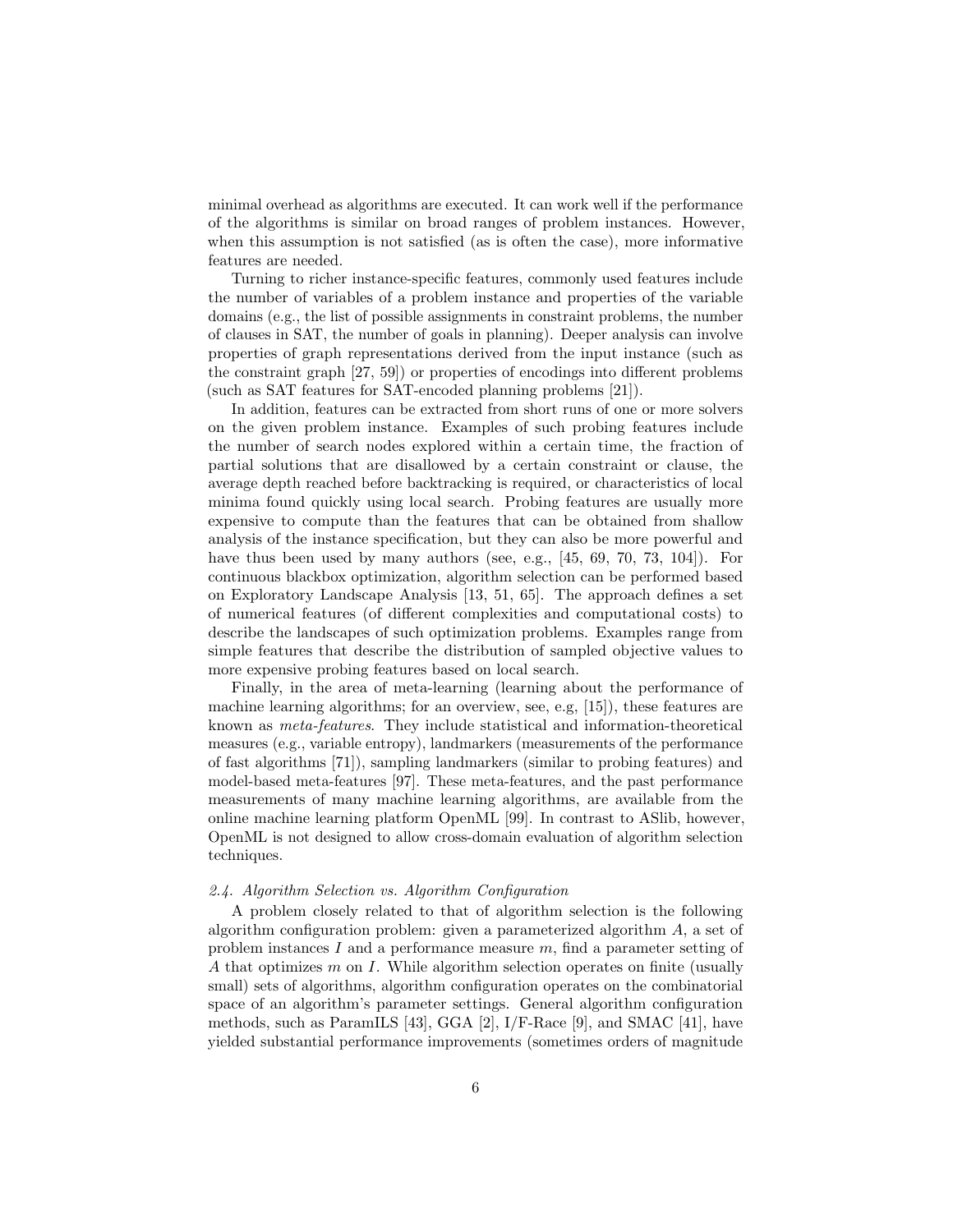speedups) of state-of-the-art algorithms for several benchmarks, including SATbased formal verification [\[38\]](#page-26-5), mixed integer programming [\[40\]](#page-26-6), AI planning [\[95\]](#page-31-6), and the combined selection and hyperparameter optimization of machine learning algorithms [\[92\]](#page-30-0). Algorithm configuration and selection are complementary since configuration can identify algorithms with peak performance for homogeneous benchmarks and selection can then choose between these specialized algorithms. Consequently, several possibilities exist for combining algorithm configuration and selection [\[1,](#page-23-4) [39,](#page-26-7) [48,](#page-27-3) [61,](#page-28-0) [103,](#page-31-7) [105\]](#page-31-3). The algorithm configuration counterpart of ASlib is AClib [\[44\]](#page-26-8) (<http://aclib.net>). In contrast to ASlib, it is infeasible in AClib to store performance data for all possible parameter configurations, which often number more than  $10^{50}$ . Therefore, an experiment on AClib includes new (expensive) runs of the target algorithms with different configurations and hence, these experiments on AClib are a lot more costly than experiments on ASlib where no new algorithm runs are necessary.[4](#page-6-1)

This concludes our discussion of the background. A full coverage of the wide literature on algorithm selection is beyond the scope of this article, but we refer the interested reader to recent survey articles on the topic [\[54,](#page-27-5) [79,](#page-29-9) [81\]](#page-30-4).

# <span id="page-6-0"></span>3. Summary of Format Specification

We propose a data format specification for algorithm selection scenarios, i.e., instances of the per-instance algorithm selection problem. This format and the resulting data repository allow a fair and convenient scientific evaluation of and comparison between algorithm selectors.

In addition to the definition of the algorithm selection problem in Section [1,](#page-1-1) the format specification is tailored to the following generic approach to algorithm selection (Figure [1\)](#page-7-0), where an algorithm has to be applied online to a new problem instance  $i \in \mathcal{I}$ .

- 1. A vector of instance features  $f(i) \in \mathcal{F}$  of i is computed. Feature computation may occur in several stages, each of which produces a group of (one or more) features. Furthermore, later stages may depend on the results of earlier ones. Each feature group incurs a cost, e.g., runtime. If no features are required, the cost is 0 (this occurs, e.g., for variants of algorithm selection that compute static schedules).
- 2. A machine learning technique s selects an algorithm  $a^* \in \mathcal{A}$  based on the feature vector from Step 1.
- 3. The selected algorithm  $a^*$  is applied to *i*.
- 4. Performance measure m is evaluated, taking into account feature computation costs and the performance of the selected algorithm.

<span id="page-6-1"></span><sup>4</sup> In algorithm configuration, this need for expensive runs indeed causes a problem for research. One way of mitigating it is offered by fast-to-evaluate surrogate algorithm configuration benchmarks [\[20\]](#page-24-7).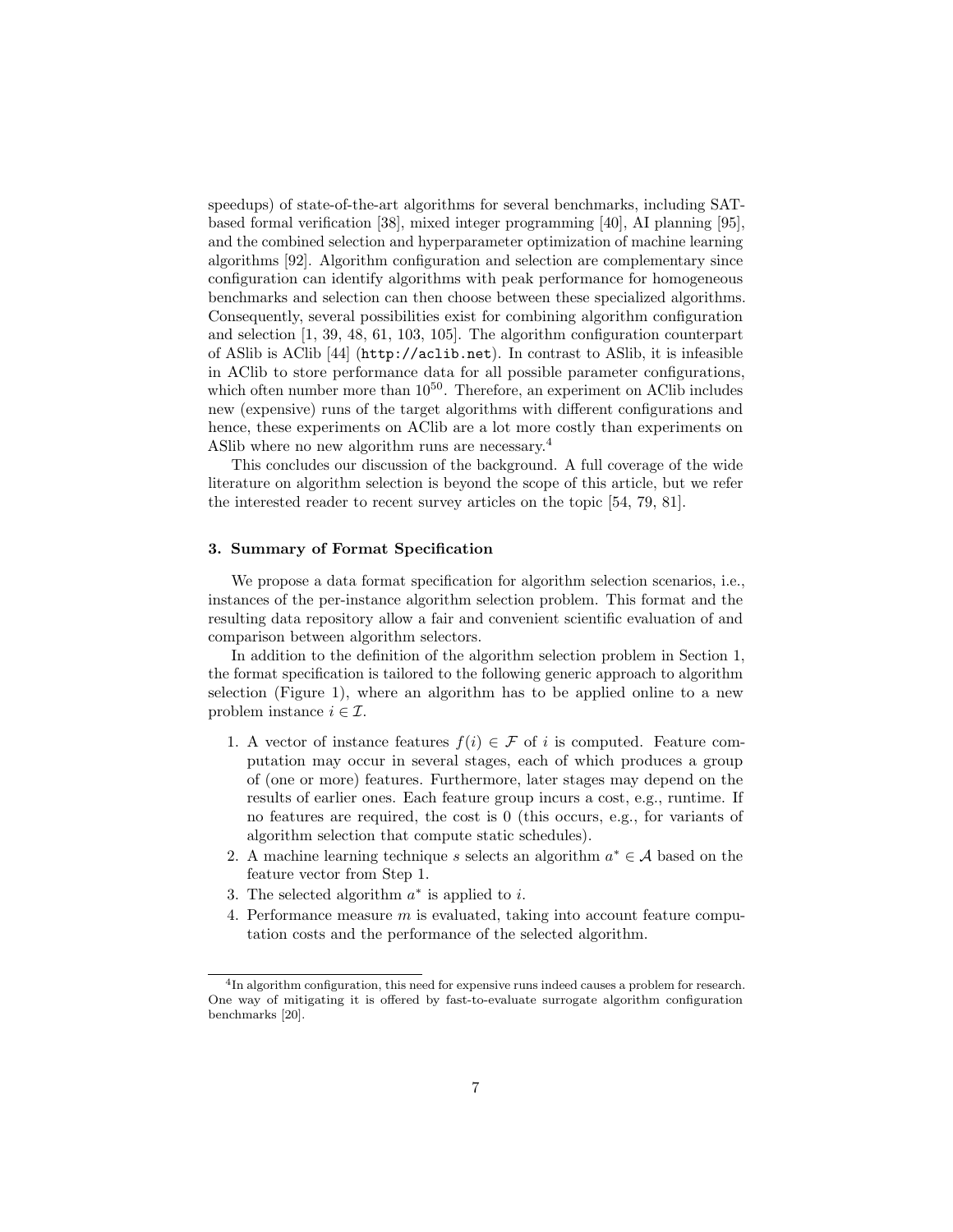<span id="page-7-0"></span>

Figure 1: Algorithm Selection workflow.

5. Some algorithm selectors do not select a single algorithm, but rather a schedule of algorithms: they apply  $a^*$  to i for a resource budget  $r \in \mathcal{R}$ (e.g., CPU time); evaluate the performance metric, which also indicates whether  $i$  was solved, and then apply another algorithm to  $i$ , based on observations made during the run of  $a^*$ .<sup>[5](#page-7-1)</sup>

The purpose of our library is to provide all information necessary for performing algorithm selection experiments using the given scenario data. Hence, we do not need to actually run algorithms on instances, since all performance data is already precomputed. This drastically reduces the time required for executing studies, i.e., the runtime of experiments is now dominated by the time required for learning s and not by applying algorithms to instances (e.g., solving SAT problems). It also means that experimental results are perfectly reproducible; for example, the runtimes of algorithms do not depend on the hardware used; rather, they can be simply looked up in the performance data for a scenario.

Table [1](#page-8-1) introduces the basic structure of our format definition; the complete specification with all details can be found in an accompanying technical report [\[10\]](#page-23-5) and on our online platform.

<span id="page-7-1"></span><sup>&</sup>lt;sup>5</sup>In principle, the workflow can be arbitrarily more complex, e.g., alternating between computing further features and running selected algorithms.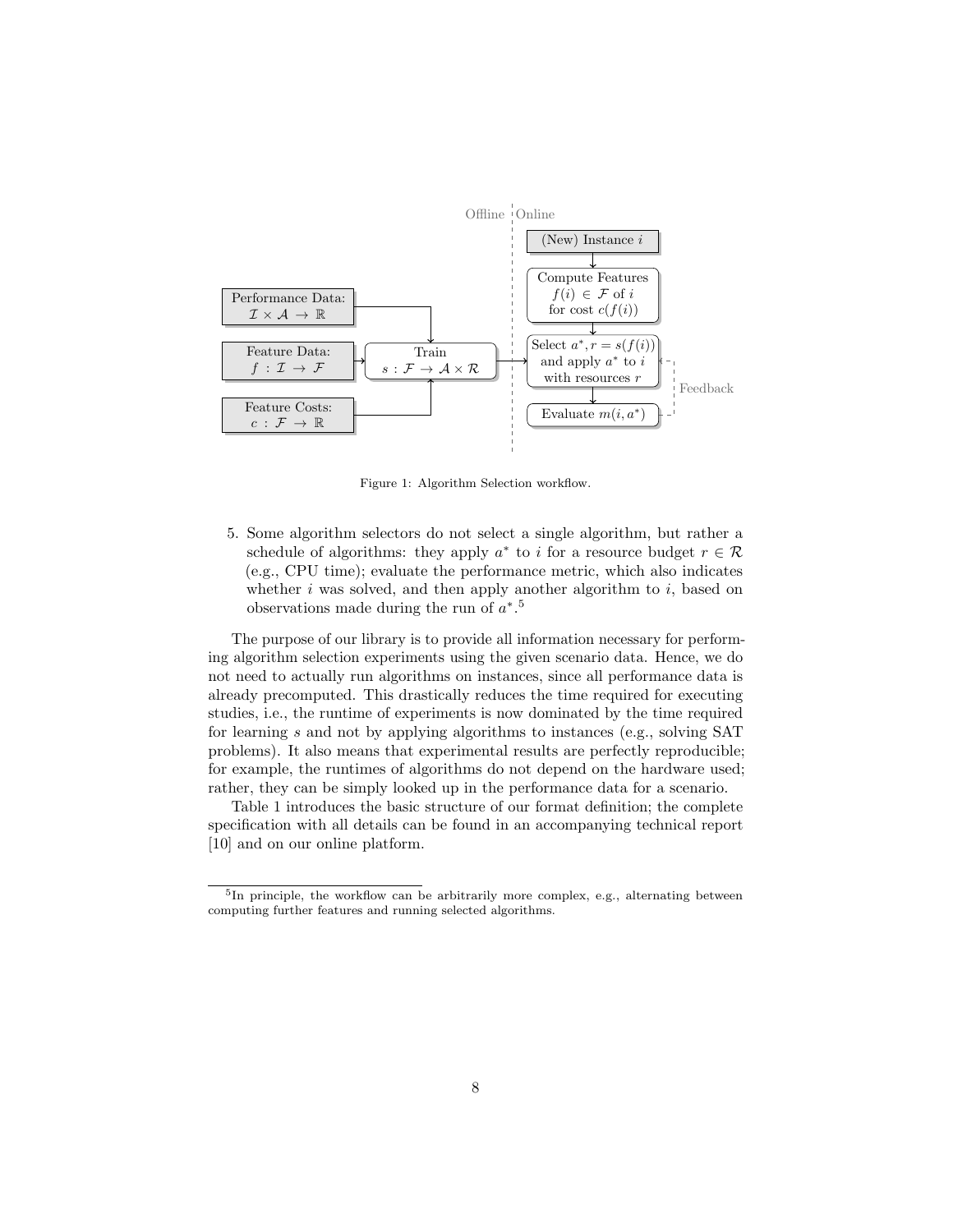<span id="page-8-1"></span>Table 1: Overview of Format Specification.

Mandatory Data.

- The meta information file is a global description file containing general information about the scenario, including the name of the scenario, performance measures, algorithms, features and limitations of computational resources.
- The *algorithm performance* file contains performance measurements and completion status of the algorithm runs.
- The *instance feature* file contains the feature vectors for all instances. Another file contains technical information about errors encountered or instances solved during feature computation.
- The *cross-validation* file describes how to split the instance set into training and test sets to apply a standard machine learning approach to obtain an unbiased estimate of the performance of an algorithm selector.
- A human-readable README file explains the origin and meaning of the scenario, as well as the process of data generation.

Optional Data.

- The *feature costs* file contains the costs of the feature groups, i.e., sets of features computed together.
- The *ground truth* file specifies information on the instances and their respective solutions (e.g., SAT or UNSAT).
- The *literature references* file in BibTeX format includes information on the context in which the data set was generated and previous studies in which it was used.

# <span id="page-8-0"></span>4. Algorithm Selection Scenarios Provided in ASlib Release 1.0.1

The set of algorithm selection scenarios in release version 1.0.1 of our library, shown in Table [2,](#page-9-0) has been assembled to represent a diverse set of selection problem settings that covers a wide range of problem domains, types of algorithms, features and problem instances. Our scenarios include both problems that have been broadly studied in the context of algorithm selection techniques (such as SAT and CSP), as well as more recent ones (such as the container premarshalling problem). All of our scenarios were taken from publications that report performance improvements through algorithm selection and consist of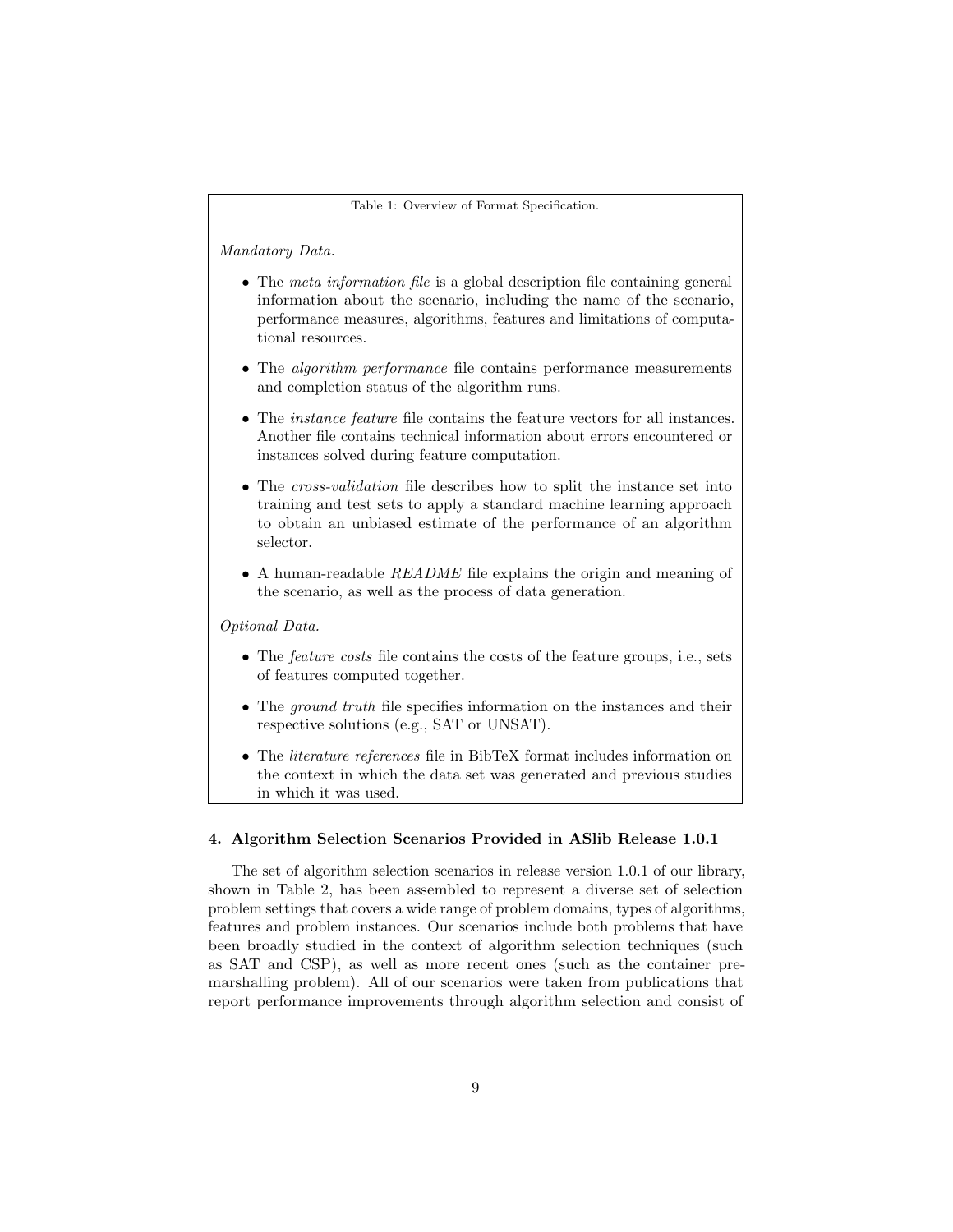<span id="page-9-0"></span>

| scenario                  | #I   | # $\mathcal{A}$ | $\#\mathcal{F}$ | $\# \mathcal{F}_q$ | Costs    | Literature                   |
|---------------------------|------|-----------------|-----------------|--------------------|----------|------------------------------|
| SAT <sub>11</sub> -HAND   | 296  | 15              | 115             | 10                 | √        | [104]                        |
| SAT11-INDU                | 300  | 18              | 115             | 10                 | √        | $\left[104\right]$           |
| SAT <sub>11</sub> -RAND   | 600  | 9               | 115             | 10                 | √        | $\left[104\right]$           |
| SAT <sub>12</sub> -ALL    | 1614 | 31              | 115             | 10                 | √        | [107]                        |
| SAT <sub>12</sub> -HAND   | 767  | 31              | 115             | 10                 | √        | [107]                        |
| SAT12-INDU                | 1167 | 31              | 115             | 10                 | √        | [107]                        |
| SAT12-RAND                | 1362 | 31              | 115             | 10                 | √        | $\left[107\right]$           |
| QBF-2011                  | 1368 | 5               | 46              | 1                  | $\times$ | $\left\lceil 74\right\rceil$ |
| MAXSAT12-PMS              | 876  | 6               | 37              | 1                  | √        | [61]                         |
| $CSP-2010$                | 2024 | $\overline{2}$  | 17              | 1                  | $\times$ | [27]                         |
| PROTEUS-2014              | 4021 | 22              | 198             | 4                  | √        | [37]                         |
| ASP-POTASSCO              | 1294 | 11              | 138             | 5                  | √        | $\left[ 35\right]$           |
| PREMARSHALLING-ASTAR-2013 | 527  | 4               | 16              | 1                  | $\times$ | [93]                         |

Table 2: Overview of algorithm selection scenarios in the ASLib with the number of instances  $\#\mathcal{I}$ , number of algorithms  $\#\mathcal{A}$ , number of features  $\#\mathcal{F}$ , number of feature processing groups  $#F<sub>g</sub>$  and availability of feature costs.

algorithms where the virtual best solver  $(VBS)^6$  $(VBS)^6$  is significantly better than the single best algorithm.<sup>[7](#page-9-2)</sup> Therefore, these are problems on which it makes sense to seek performance improvements via algorithm selection. All scenarios are available on our online platform (<http://www.aslib.net/>).

The scenarios we provide here are focused on constraint satisfaction problems, but we encourage readers to submit new scenarios. In the following, we briefly describe the scenarios we included and what makes them interesting.

#### 4.1. SAT: propositional satisfiability

The propositional satisfiability problem (SAT) is a classic NP-complete problem that consists of determining the existence of an assignment of values to variables of a Boolean formula such that the formula is true. It is widely studied, with many applications including formal verification [\[72\]](#page-29-10), scheduling [\[18\]](#page-24-8), planning [\[50\]](#page-27-6) and graph coloring [\[96\]](#page-31-8). Our SAT data mainly stems from different iterations of the SAT competition, $\delta$  which is split into three tracks: industrial (INDU), crafted (HAND), and random (RAND).

The SAT scenarios are characterized by a high level of maturity and diversity in terms of their solvers, features and instances. Each SAT scenario involves a highly diverse set of solvers, many of which have been developed for several years. In addition, the set of SAT features is probably the best-studied feature set among our scenarios; it includes both static and probing features that are

<span id="page-9-1"></span><sup>6</sup>The VBS is defined as a solver that perfectly selects the best solver from a given set on a per-instance basis.

<span id="page-9-2"></span> ${\rm ^7The}$  single best algorithm has the best performance averaged across all instances.

<span id="page-9-3"></span><sup>8</sup><http://www.satcompetition.org/>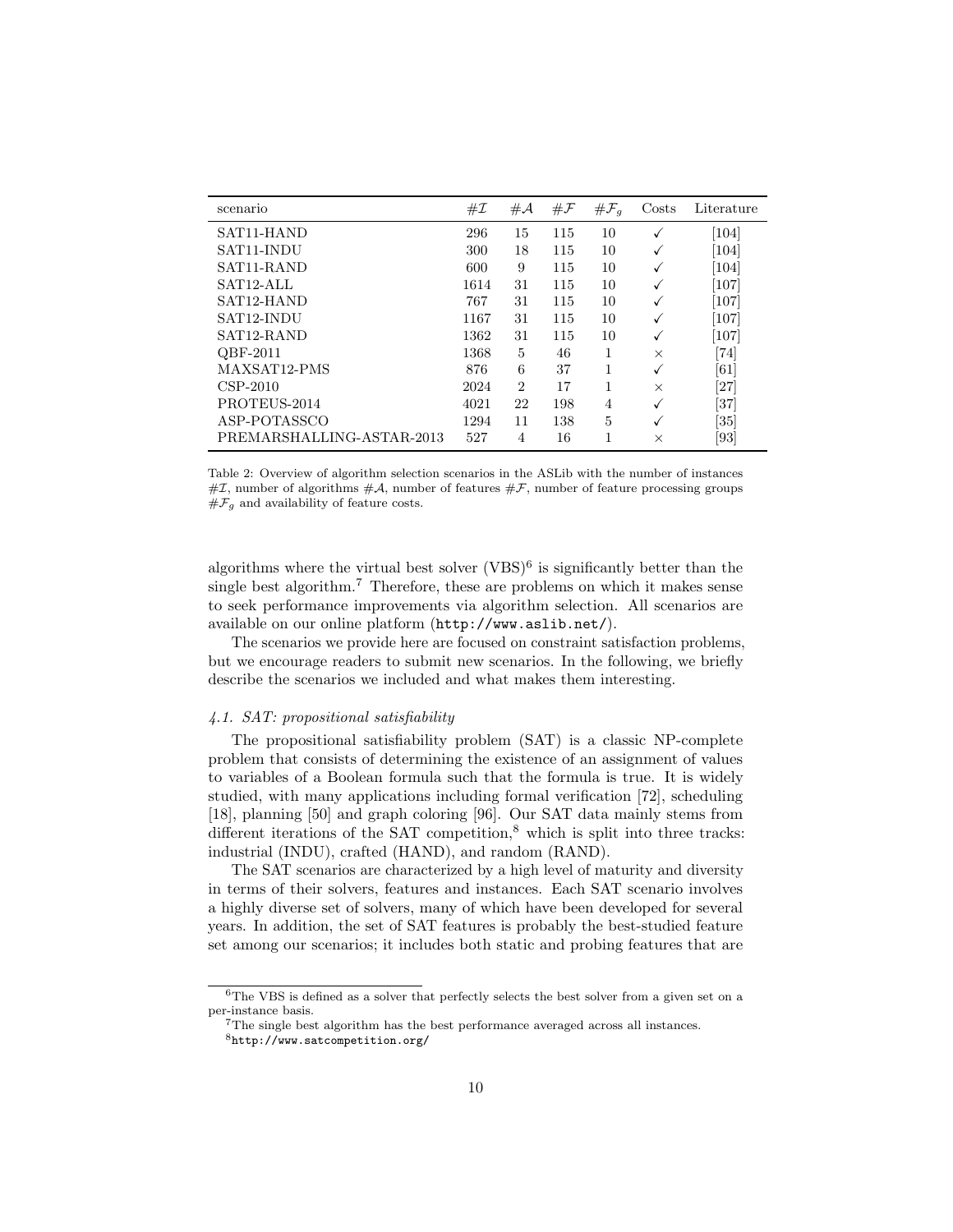organized into as many as ten different feature groups. The instance sets used in our various SAT scenarios range from randomly-generated ones to real-world instances submitted by the industry.

#### 4.2. QBF-2011: Quantified Boolean Formula solver evaluation 2010

A quantified Boolean formula (QBF) is a formula in propositional logic with universal or existential quantifiers on each variable in the formula. A QBF solver finds a set of variable assignments that makes the formula true or proves that no such set can exist. This is a PSPACE-complete problem for which solvers exhibit a wide range of performance characteristics. Our QBF-2011 data set comes from the QBF Solver Evaluation 2010[9](#page-10-0) and consists of instances from the main, small hard, 2QBF and random tracks. The instance features and solvers are taken from the AQME system and described in more detail by Pulina et al. [\[74\]](#page-29-2).

Although the QBF scenario includes only five algorithms, this set is highly diverse. Our QBF solvers and instances are taken from a competition setting that was used to evaluate the performance of the solvers, similar to the SAT domain just described.

## 4.3. MAXSAT12-PMS

MaxSAT is the optimization version of the previously introduced SAT problem, and aims to find a variable assignment that maximizes the number of satisfied clauses. The MaxSAT problem representation can be used to effectively encode a number of real-world problems, such as FPGA routing [\[101\]](#page-31-9), and software package installation [\[4\]](#page-23-6), among others, as it permits reasoning about both optimality and feasibility. This particular scenario focuses on the partial MaxSAT (PMS) problem [\[8\]](#page-23-7).

This scenario is composed of a collection of random, crafted and industrial instances from the 2012 MaxSAT Evaluation [\[5\]](#page-23-8), which makes it especially diverse in comparison to the other scenarios. The techniques used to solve the various instances in this scenario tend to be significantly different from each other, leading to a substantial performance gap between the best single solver and the virtual best solver. Furthermore, because there are only six solvers with very different performance characteristics, algorithm selection approaches must be very accurate in their choices, since any mistake is heavily penalized.

# 4.4. CSP-2010: Lazy learning in constraint solving

Constraint programming [\[88\]](#page-30-6) is concerned with finding solutions to constraint satisfaction problems—a task that is NP-complete. Learning in the context of constraint solving is a technique by which previously unknown constraints that are implied by the problem specification are uncovered during search and subsequently used to speed up the solving process.

<span id="page-10-0"></span> $^{9}$ [http://www.qbflib.org/index\\_eval.php](http://www.qbflib.org/index_eval.php)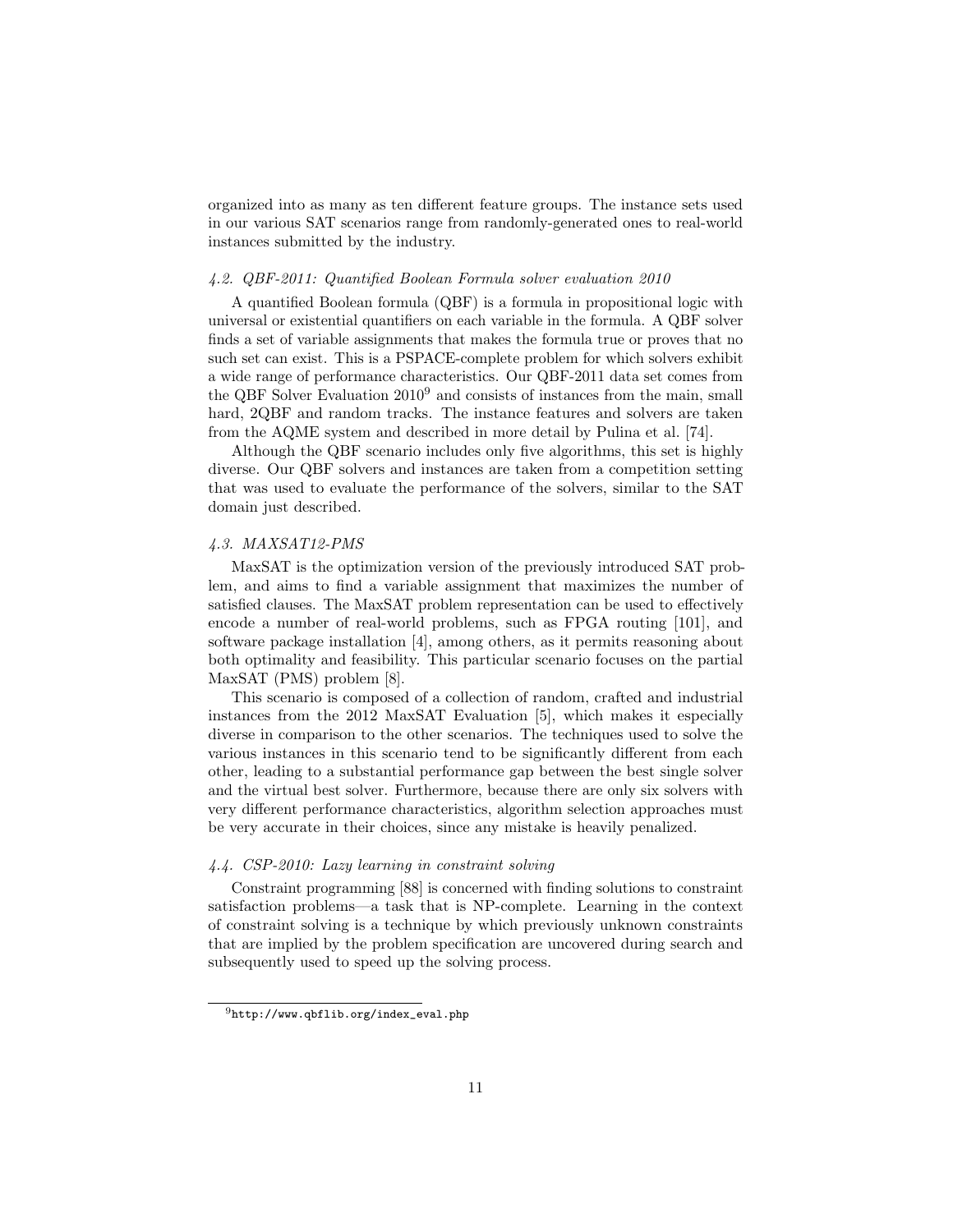The scenario contains only two solvers: one that employs lazy learning [\[27,](#page-25-4) [29\]](#page-25-6) and one that does not [\[28\]](#page-25-7). The data set is heavily biased towards the nonlearning solvers, such that the baseline (the single best algorithm) is very good already. Improving on this is a challenging task and harder than in many of the other scenarios. Furthermore, both solvers share a common core, which results in a scenario that directly evaluates the efficacy of a specific technique in different contexts.

# 4.5. PROTEUS-2014

The PROTEUS scenario, stemming from [\[37\]](#page-26-1), includes an extremely diverse mix of well-known CSP solvers alongside competition-winning SAT solvers that have to solve (converted)  $XCSP$  instances<sup>[10](#page-11-0)</sup>. The SAT solvers can accept different conversions of the CSP problem into SAT (see, e.g., [\[57,](#page-27-7) [89,](#page-30-7) [90\]](#page-30-8)), which in our format are provided as separate algorithms. Indeed, this scenario is the only one in which solvers are tested with varying "views" of the same problem. Furthermore, the features of this scenario are also unique in that they include both the SAT and CSP features for a given instance. This potentially provides additional information to the selection approach that would normally not be available for solving CSPs. An algorithm selection system has a very high degree of flexibility here and may choose to perform only part of the possible conversions, thereby reducing the set of solvers and features, but also reducing the overhead of performing the conversions and feature computations. There are also synergies between feature computation and algorithm runs that can be exploited, e.g., if the same conversion is used for feature computation and to run the chosen algorithm then the cost of performing the conversion is only incurred once. In other cases, where features are computed on one representation and another one is solved, conversion costs are incurred both during feature computation and the running of the algorithm.

# 4.6. ASP-POTASSCO: Answer Set Programming

Answer Set Programming (ASP, [\[6,](#page-23-9) [24\]](#page-25-8)) is a form of declarative programming with roots in knowledge representation, non-monotonic reasoning and constraint solving. In contrast to many other constraint solving domains (e.g., the satisfiability problem), ASP provides a rich yet simple declarative modeling language in which problems up to  $\Delta_3^p$  (disjunctive optimization problems) can be expressed. ASP has proven to be efficiently applicable to many real-world applications, e.g., product configuration [\[83\]](#page-30-9), decision support for NASA shuttle controllers [\[67\]](#page-28-8), synthesis of multiprocessor systems [\[46\]](#page-27-8) and industrial team building [\[31\]](#page-25-9).

In contrast to the other scenarios, the algorithms in the ASP scenario were automatically constructed by an adapted version of Hydra [\[103\]](#page-31-7), i.e., the set of algorithms consists of complementary configurations of the solver clasp [\[26\]](#page-25-10). The instance features were also generated by a light-weight version of clasp, including

<span id="page-11-0"></span> $10$ The XCSP instances are taken from [http://www.cril.univ-artois.fr/~lecoutre/](http://www.cril.univ-artois.fr/~lecoutre/benchmarks.html) [benchmarks.html](http://www.cril.univ-artois.fr/~lecoutre/benchmarks.html) as described in [\[37\]](#page-26-1).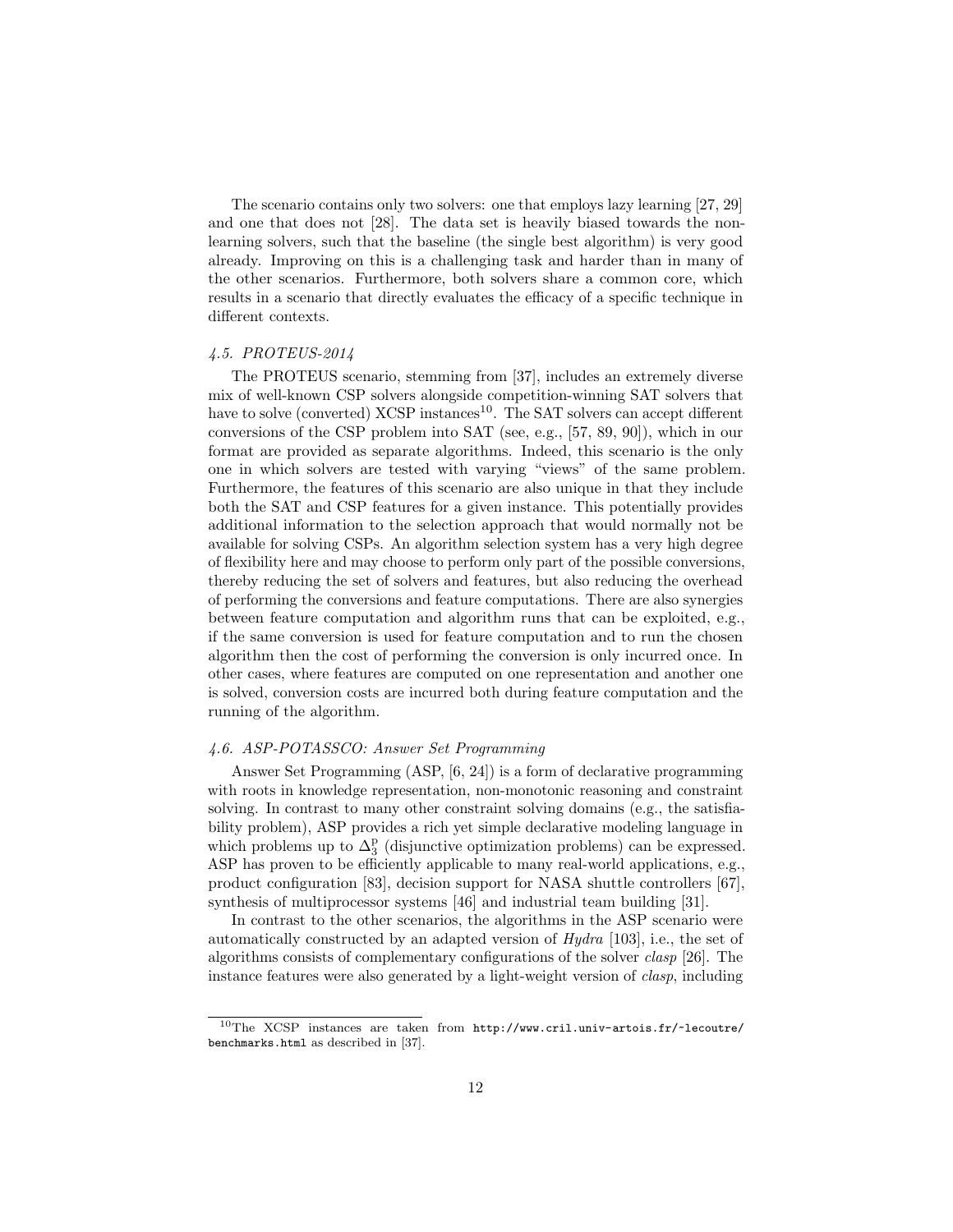static and probing features organized into feature groups; they were previously used in the algorithm selector claspfolio [\[25,](#page-25-1) [35\]](#page-26-9).

#### 4.7. PREMARSHALLING-ASTAR-2013: Container pre-marshalling

The container pre-marshalling problem (CPMP) is an NP-hard container stacking problem from the container terminals literature [\[84\]](#page-30-10). We constructed an algorithm selection scenario from two recent  $A^*$  and IDA\* approaches for solving the CPMP presented in [\[94\]](#page-31-10), using instances from the literature. The scenario is described in detail in [\[93\]](#page-30-5).

The pre-marshalling scenario differs from other scenarios in particular because of its highly homogeneous set of algorithms. All of the algorithms are parameterizations of a single symmetry breaking heuristic, either using the A\* or IDA\* search techniques, which stands in sharp contrast to the diversity of solvers present in most other datasets. Furthermore, the features provided are new and not as well tested as in the other scenarios, perhaps more accurately resembling the features that would be created by domain experts on their first attempt at modeling a problem. Finally, the scenario represents a real-world, time-sensitive problem from the operations research literature, where algorithm selection techniques can have a large impact.

## <span id="page-12-0"></span>5. Automated Exploratory Data Analysis

The online platform for our data repository does not only offer the scenario data files themselves, it also provides many tables and figures that summarize them. These pages are automatically generated and currently consist (among others) of the following parts:

- an overview table that describes all available scenarios by listing, e.g., the number of instances, algorithms and features, similar to Table [2;](#page-9-0)
- a summary of the algorithms' performance and run status data;
- a summary of the feature values, as well as the run status and costs of the feature steps;
- benchmark results for standard machine learning models for each scenario; see Section [6.](#page-16-0)

Presenting this additional data offers the following advantages:

- Researchers can quickly understand which scenarios are available and select those best suited to their needs.
- Data can be sanity-checked by eye-balling. It is common that data collection errors occur when scenario data is gathered and submitted for the first time.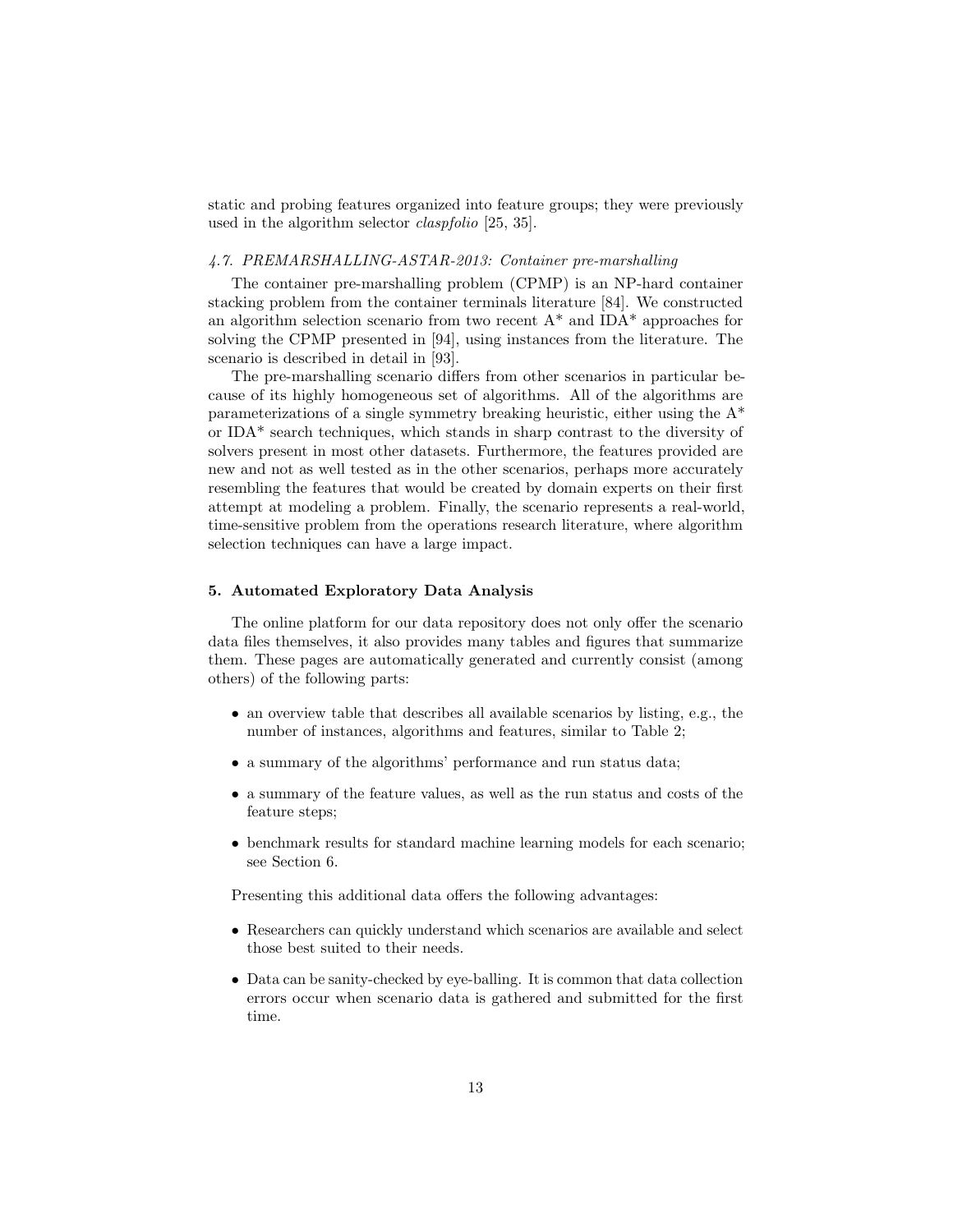<span id="page-13-1"></span>

Figure 2: Algorithm performance distributions of the QBF-2011 scenario: Boxplots (left) and cumulative distribution functions (right); both on a log scale. The gaps between the end of the curves (right) and 1.00 denotes the fraction of instances that were not solved within the timeout.

• Interesting or challenging properties of the data sets become visible, providing the researcher with a quick and informative first impression.

The summary page for the algorithms starts with a table listing simple statistics regarding their performance (e.g., mean values and standard variations) and run status (e.g., how many runs were successful or not). We also indicate whether one algorithm is dominated by another,  $11$  which is useful, because there is no reason to include a dominated algorithm in a portfolio. Various visualizations, such as box plots, scatter plot matrices, correlation plots and density plots enable further inspection of the distribution and correlation between algorithms, allowing the reader to better understand the strengths and weaknesses of each algorithm. For display, we impute high values for the missing performance values corresponding to failed runs so that they are clearly visible rather than silently discarded. All of our plots can be configured to use log scales, which often improves visual understanding when all data are non-negative.

Figure [2](#page-13-1) shows boxplots and cumulative distribution functions for the algorithms in the QBF-2011 scenario. Such plots allow the detection of mean location, distribution spread, density multimodality and whether the densities are roughly normally distributed. In addition, they reveal how long it took an algorithm to solve the given instances. For example, for the QBF-2011 scenario in Figure [2,](#page-13-1) one can see that the algorithm quantor finds a solution very quickly on a few instances, i.e., it solves approximately 5% of the instances nearly instantaneously. However, if it does not succeed quickly, it often does not succeed at all—it solved less than  $30\%$  of all the instances. In contrast, *sSolve* usually needs longer to find a solution, but by the time it does, it is one of the best

<span id="page-13-0"></span><sup>&</sup>lt;sup>11</sup>An algorithm  $a_1$  dominates another algorithm  $a_2$  if and only if  $a_1$  has performance at least equal to that of  $a_2$  on all instances, and  $a_1$  outperforms  $a_2$  on at least one instance.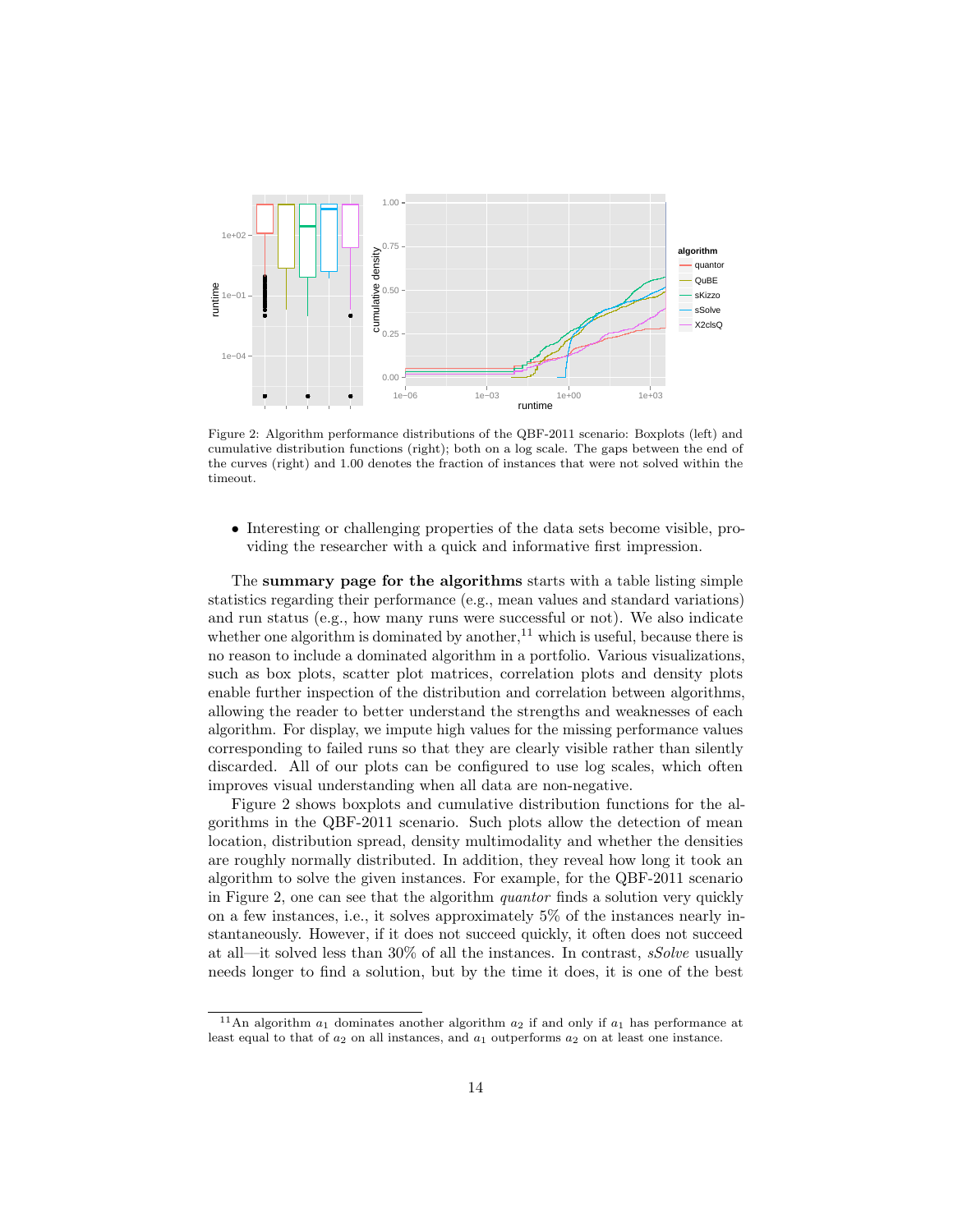<span id="page-14-0"></span>

Figure 3: Pairwise correlations among algorithms of the QBF-2011 scenario: A scatter plot matrix on a log scale (left) and the plot of a clustered correlation matrix (right).

algorithms. Such behavior can indicate that the algorithm requires a 'warm-up' stage, which should be considered when deploying it.

The left panel of Figure 3 shows pairwise scatterplots of the QBF-2011 scenario, allowing an easy comparison of algorithm pairs on all instances from a given scenario. Each point represents a problem instance within the task, and from the location of the point cloud, one can see whether an algorithm is dominant over the majority of instances, or whether relative performance strongly varies between instances. The first case can be identified by a cloud that is located either in the upper-left or lower-right corner of a single scatterplot. In such a case, the dominated algorithm could be discarded from the portfolio. However, if this type of domination is not present, there is the potential to realize performance improvements by means of per-instance algorithm selection.

Because detecting correlation in algorithm performance is also of interest when analyzing the strengths and weaknesses of a given portfolio-based solver [106], we also present a clustered correlation matrix, cf. Figure 3 (right panel). Algorithms that have a (high) positive correlation are more likely to be redundant in a portfolio, whereas pairs with a (high) negative correlation are more likely to complement each other. Here, we calculate Spearman's correlation coefficient between ranks. Blue boxes represent positive correlation, red boxes represent negative correlation, and shading indicates the strength of correlation. The algorithms are also clustered according to these values (using Ward's method [100]) and then sorted, such that similar algorithms appear together in blocks. This type of clustering allows the identification of algorithms with highly correlated performance.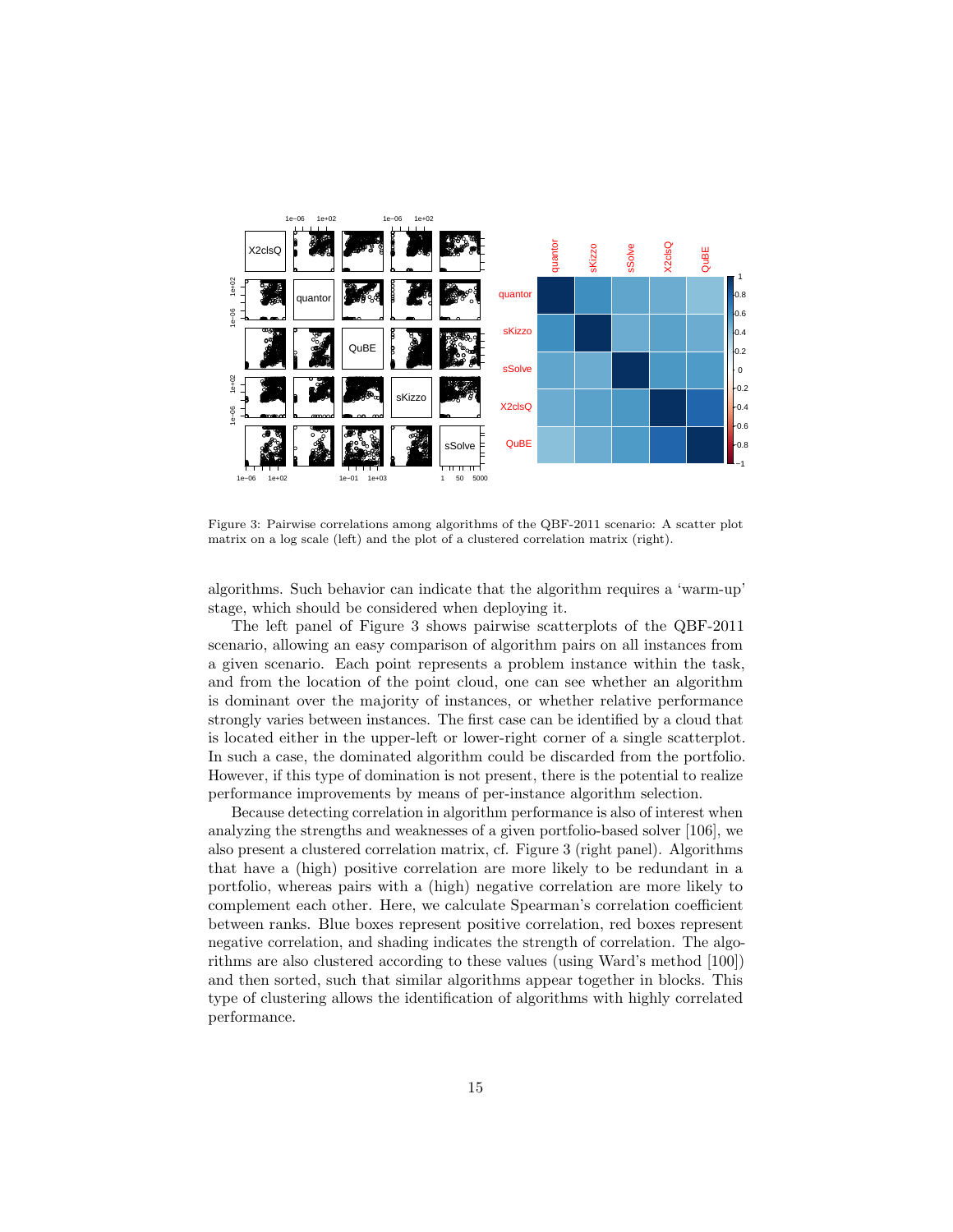<span id="page-15-0"></span>

Figure 4: Clustered correlations for the SAT12-ALL scenario.

The example given in Figure [4](#page-15-0) (the plot of a correlation matrix of the SAT12- ALL scenario) shows three groups of algorithms (minisatpsm to restartsat, sattimep to the and the three mphaseSAT-algorithms) with high correlations within each group. Also, the performance of *marchrw* is distinct from all the others. Hence, one might want to select a representative per group, reducing the size of the entire portfolio from 31 to four algorithms.

As we do with algorithm runs, we summarize the features e.g., by giving basic statistics of the feature values, and the run status and cost of the feature processing steps. Table [3](#page-16-1) displays the summary of the feature steps for the SAT12-RAND scenario. In this scenario, all 115 features use the feature step 'Pre' as a requirement (since the first step is to preprocess the instance). While this preprocessing step succeeded in all cases, one other step did not: the feature step 'CG' (which computes clause graph features) failed in 37.37% of cases due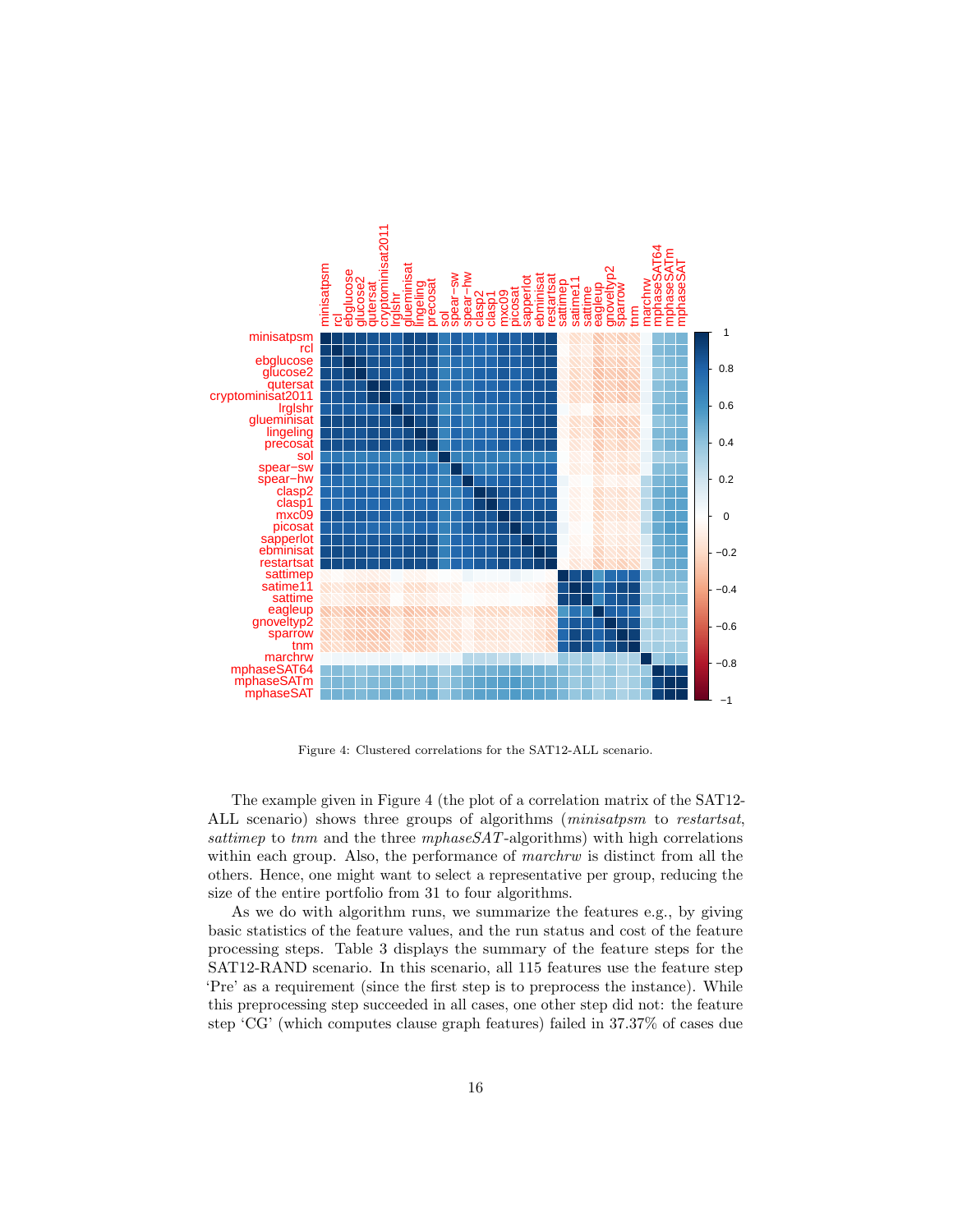<span id="page-16-1"></span>

|                  |                | runstatus $[\%]$ |   |       | $\cos t$ $ s $ |      |       |                |
|------------------|----------------|------------------|---|-------|----------------|------|-------|----------------|
| feature step     | #              | ok               |   | crash | min            | mean | max   | missing $[\%]$ |
| Pre              | 115            | 100.00           | . | 0.00  | 0.00           | 0.06 | 1.31  | 0.00           |
| <b>Basic</b>     | 14             | 100.00           | . | 0.00  | 0.00           | 0.00 | 0.07  | 0.00           |
| <b>KLB</b>       | 20             | 100.00           | . | 0.00  | 0.00           | 0.18 | 6.09  | 0.00           |
| CG               | 10             | 62.63            | . | 37.37 | 0.02           | 8.79 | 20.28 | 0.00           |
| DIAMETER.        | 5              | 100.00           | . | 0.00  | 0.00           | 0.60 | 2.11  | 0.00           |
| cl               | 18             | 100.00           | . | 0.00  | 0.01           | 1.99 | 2.02  | 0.00           |
| <sub>S</sub> p   | 18             | 100.00           | . | 0.00  | 0.01           | 0.33 | 3.05  | 0.00           |
| ls_saps          | 11             | 100.00           | . | 0.00  | 1.36           | 2.12 | 2.51  | 0.00           |
| $\log_{\rm sat}$ | 11             | 100.00           | . | 0.00  | 2.03           | 2.29 | 3.03  | 0.00           |
| lobjois          | $\overline{2}$ | 100.00           |   | 0.00  | 2.00           | 2.00 | 2.27  | 0.00           |

Table 3: Feature group summary for the SAT12-RAND scenario. The second column shows how many features depend on a feature group as a requirement; next, proportions of runstatus events are listed, followed by basic statistics for step costs.

to exceeding time or memory limits, and even for instances where it succeeded, it was quite expensive (8.79 seconds on average). Such information is useful understanding feature behavior: e.g., how risky it is to compute a feature step; how much time must one invest in order to obtain the corresponding features?

We also check whether instances occur with exactly the same feature values, indicating that the experimenter might have erroneously run on the same instance twice.

It should be mentioned that all of the tables and figures presented, and additional ones, which we have omitted for space reasons, were automatically generated by our online platform, and are also accessible through the R package aslib. The functions are highly configurable, so users can use them for their own data exploration or publications and flexibly combine individual elements. For the future, we plan to extend our data analysis by additional techniques, such as further measures of algorithm performance [\[82\]](#page-30-11).

# <span id="page-16-0"></span>6. Basic Algorithm Selection Experiments

In this section, we present exploratory benchmark experiments that give an indication of the diversity of our benchmarks. First, we evaluate the performance of basic algorithm selectors on our scenarios. We then perform a subset selection study to identify the important algorithms and instance features in each of the scenarios. We make no claim that the presented experimental settings are exhaustive or that we achieve state-of-the-art algorithm selection performance; rather, we provide baseline results that can be achieved by standard machine learning approaches for the core technology of an algorithm selection system—the selector itself. These results, and our framework in general, allow us to study which algorithm selection approaches work well for which of our scenarios.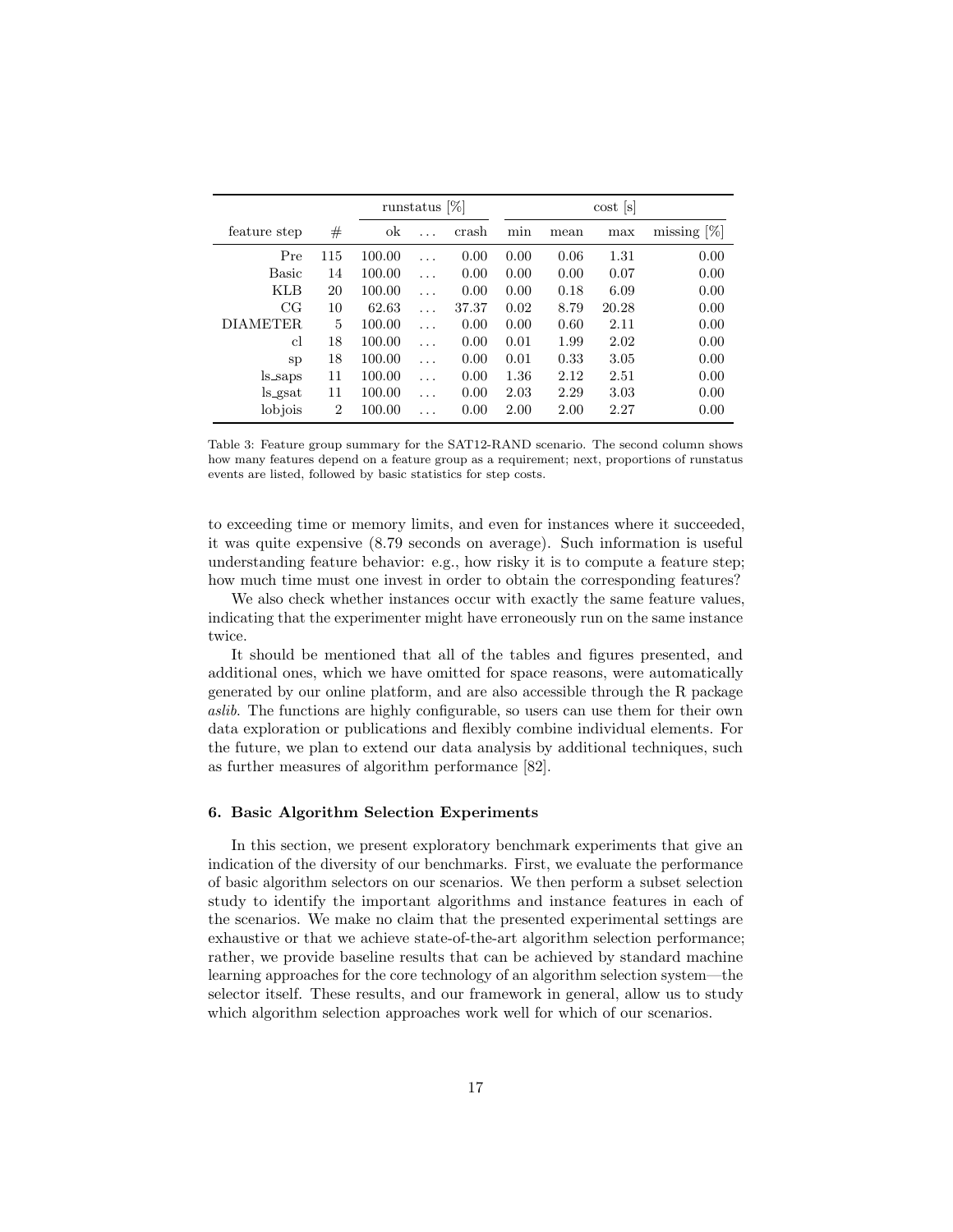In order to reach the performance of current state-of-the-art algorithm selection systems [\[64,](#page-28-9) [107\]](#page-32-1), we would have to include various extensions, such as cost-sensitive classification and complementary techniques such as pre-solving.[12](#page-17-0)

We use the LLAMA toolkit [\[53\]](#page-27-9), version 0.8.1, in combination with the aslib package<sup>[13](#page-17-1)</sup> to run the algorithm selection experiments. LLAMA is an R [\[75\]](#page-29-11) package that facilitates many common algorithm selection scenarios. In particular, it enables access to classification, regression, and clustering models for algorithm selection—the three main approaches we use in our experiments—from other R packages. As LLAMA does not include any machine learning algorithms, we use the  $mlr$  R package  $[12]$  as an interface to the machine learning models provided by other R packages. We parallelize all of our benchmark experiments through the BatchExperiments [\[11\]](#page-23-10) R package.

In this paper, we only present aggregated benchmark results, but the interested reader can access full benchmark results at <http://aslib.net>. Our experiments are fully reproducible as the complete code to generate these results can be accessed in the Github repository mentioned earlier.

Please note that for some of the algorithm selection scenarios we have opted to use only a subset of feature processing groups (and their associated features) as recommended by authors of the scenarios; we did this because some feature steps are excessively expensive to calculate and have not fully proved their worth in selection models. Detailed information (e.g., the names of the feature processing groups we selected and their average costs) is provided on the ASlib webpage.

# 6.1. Data preprocessing

Before running the experiments, we preprocessed the training data as follows. We removed constant-valued (and therefore irrelevant) features and imputed missing feature values as the mean over all non-missing values of the feature. We normalized the range of each feature to the interval  $[-1, 1]$ . While this is unnecessary for some machine learning approaches (e.g., decision trees), it is often helpful or mandatory for others (e.g., SVMs or clustering). Missing performance values were imputed using the timeout value for the data set.

For each problem instance, we calculated the feature computation cost based on the costs for the feature groups specified in the data. If the problem instance was solved during feature computation, we only considered the cost of the features up to the one that solved it. Furthermore, we set the runtime for all algorithms to zero for instances solved during feature computation. We added the feature costs computed in this way to the runtimes of the individual algorithms on the respective instances. Given these new runtimes, we checked whether the

<span id="page-17-0"></span> $^{12}{\rm A}$  pre-solver is a default solver that is run for a small amount of time without any algorithm selection taking place; cf. [\[104\]](#page-31-1). The problem instances that are solvable in this time are solved without incurring any of the overhead that algorithm selection brings, such as the computation of features. This is relevant in practice, as the cost of computing features can be much higher than the cost of solving a very easy instance.

<span id="page-17-1"></span><sup>13</sup><https://github.com/coseal/aslib-r>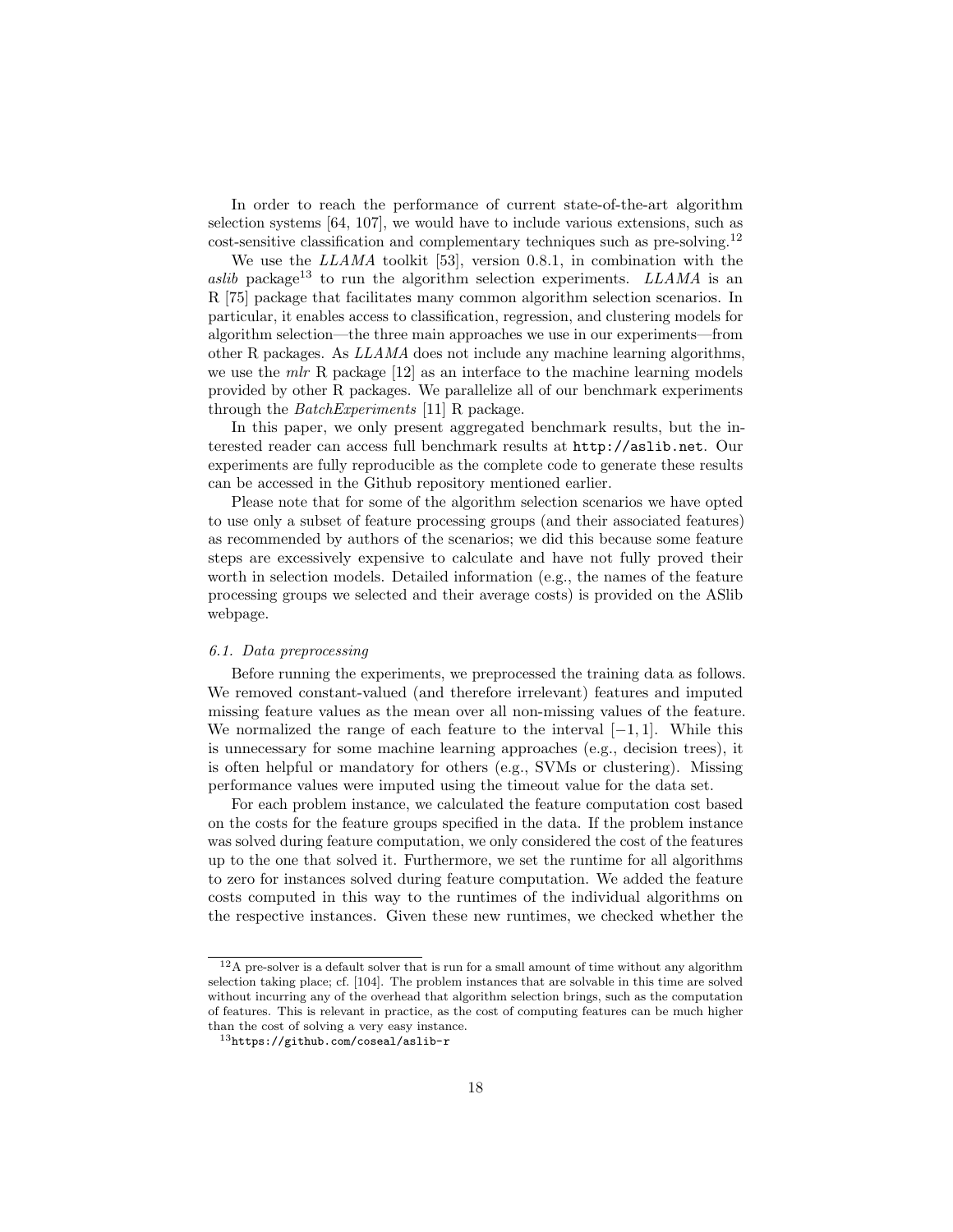specified timeout was now exceeded by any algorithm and set the run status of the corresponding algorithm accordingly. Preprocessing runtimes to include feature computation time in this way allows us to focus on an algorithm selection system's overall performance, and avoid overstating the fraction of instances that would be solved within a time budget in cases where features are expensive to compute.

Each scenario specifies a partition into 10 folds for cross-validation to ensure consistent evalution across different methods. We also used this splitting in our experiments.

# 6.2. Experimental setup

We consider three fundamentally different approaches to algorithm selection that have been studied extensively in the literature (cf. Section [2.2\)](#page-4-0):

- *classification*: using a multi-class classifier to directly predict the best of the  $k$  possible algorithms;
- regression: predicting each algorithm's performance via a regression model and then choosing the one with the best predicted performance;
- *clustering*: clustering problem instances in feature space, then determining the cost-optimal solver for each cluster and finally assigning each new instance to the solver associated with the instance's predicted cluster.

<span id="page-18-0"></span>

| Technical Name | Algorithm and parameter ranges                          | reference                    |
|----------------|---------------------------------------------------------|------------------------------|
| classification |                                                         |                              |
| ksvm           | support vector machine                                  | 49                           |
|                | $C \in [2^{-12}, 2^{12}], \gamma \in [2^{-12}, 2^{12}]$ |                              |
| randomForest   | random forest                                           | [60]                         |
|                | ntree $\in$ [10, 200], mtry $\in$ [1, 30]               |                              |
| rpart          | recursive partitioning tree, CART                       | [91]                         |
| regression     |                                                         |                              |
| lm             | linear regression                                       | 75                           |
| randomForest   | random forest                                           | [60]                         |
|                | ntree $\in$ [10, 200], mtry $\in$ [1, 30]               |                              |
| rpart          | recursive partitioning tree, CART                       | $\left\lceil 91\right\rceil$ |
| clustering     |                                                         |                              |
| <b>XMeans</b>  | $extended k-means clustering$                           | 33                           |

Table 4: Machine learning algorithms and their parameter ranges used for our experiments.

The specific machine learning algorithms we employed for our experiments are shown in Table [4.](#page-18-0) To provide a good baseline, they include representatives from each of the three major approaches above. We tuned the hyperparameters of ksvm and randomForest (classification and regression) with the listed parameter ranges,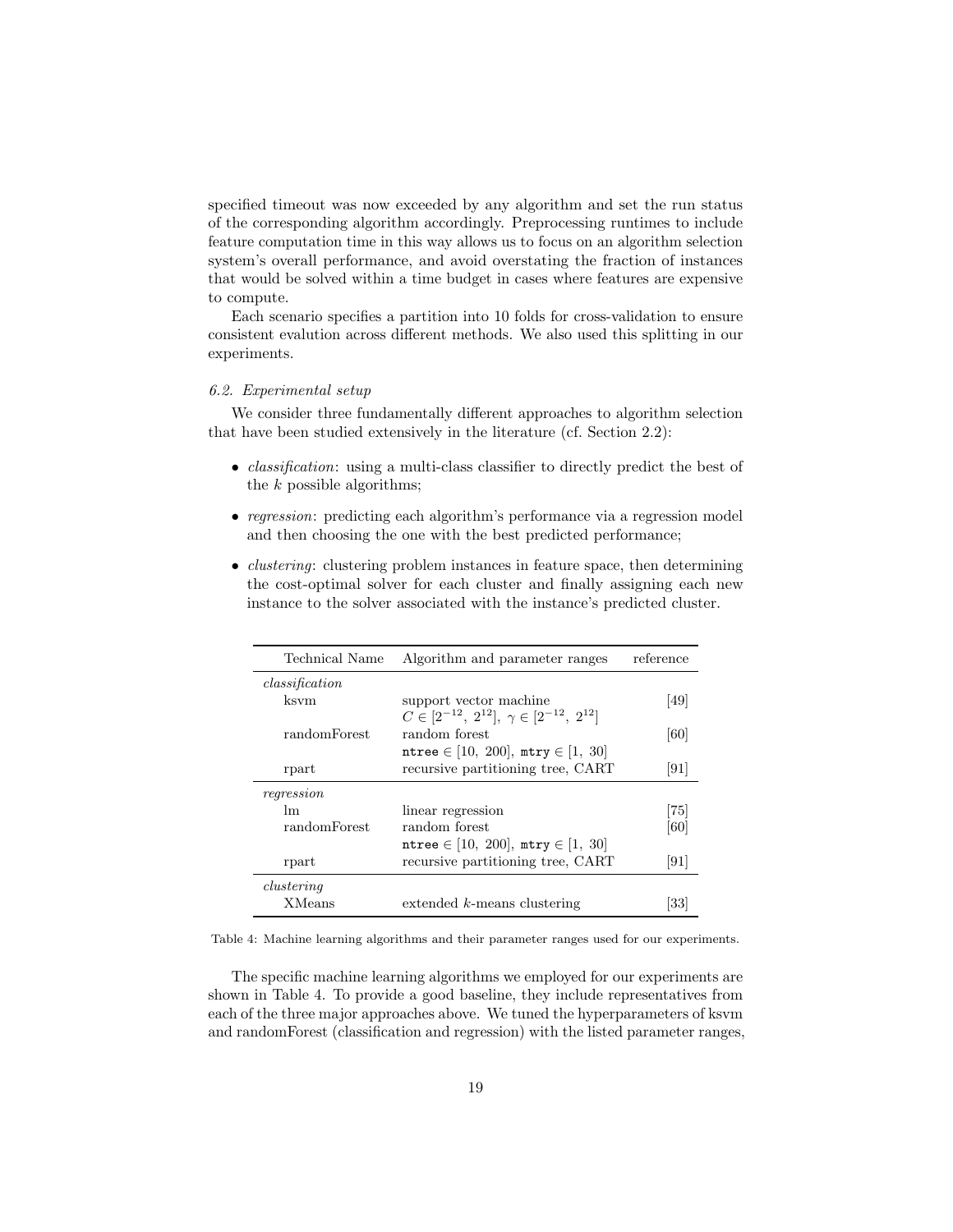using random search with 250 iterations and a nested cross validation (with 3 internal folds) to ensure unbiased performance results. All other parameters were left at their default values. For the clustering algorithm, we set the (maximum) number of clusters to 30 after some preliminary experiments; the exact number of clusters was determined dynamically by XMeans.

# 6.3. Evaluation

Each of the algorithm selection models was evaluated based on three different measures: the fraction of all instances solved within the timeout; the penalized average runtime with a penalty factor of 10 (PAR10: this means averaging runtimes with timeouts counting as 10 times the time budget); and the average misclassification penalty (which, for a given instance, is the difference between the performance of the selected algorithm and the performance of the best algorithm). The performance of each algorithm selection model was compared to the virtual best solver (VBS) and the single best solver. Note that the misclassification penalty for VBS is zero by definition. The single best solver is the (actual) solver that has the overall best performance on the data set. Specifically, we consider the solver with the best PAR10 score over all problem instances in a scenario.<sup>[14](#page-19-0)</sup>

## 6.4. Experimental results

Figure [5](#page-20-0) presents a summary of our experimental results. In most cases, the algorithm selection approaches performed better than the single best solver. We expected this, as all of our data sets came from publications that advocated algorithm selection systems.

Nevertheless, there were significant differences between the scenarios. While for most of them, almost all algorithm selection approaches outperformed the single best algorithm, there are some scenarios that seem to be much harder for algorithm selection. In particular, on the SAT11-INDU scenario, three approaches were not able to achieve a performance improvement and all other approaches (with the exception of random regression forests) improved only slightly.

Random regression forests stood out as quite clearly the best overall approach, yielding the best performance for 11 of the 13 datasets. This is in line with recent results showing the strong performance of this model for algorithm runtime prediction [\[45\]](#page-26-2). The results are also consistent with those of the original papers introducing the datasets. For example, Xu et al. [\[106\]](#page-32-0) reported somewhat better results for the three SAT11 datasets than the one achieved here with our off-theshelf methods (which is to be expected since their latest SATzilla version used a cost-sensitive approach and pre-solving schedules).

XMeans performed worst on average. We suspect that the performance of clustering approaches is highly sensitive to the selection and normalization

<span id="page-19-0"></span> $^{14}\mathrm{The}$  single best solvers determined according to the other evaluation measures described here are presented in the detailed experimental results on the ASlib web page; the results were qualitatively similar.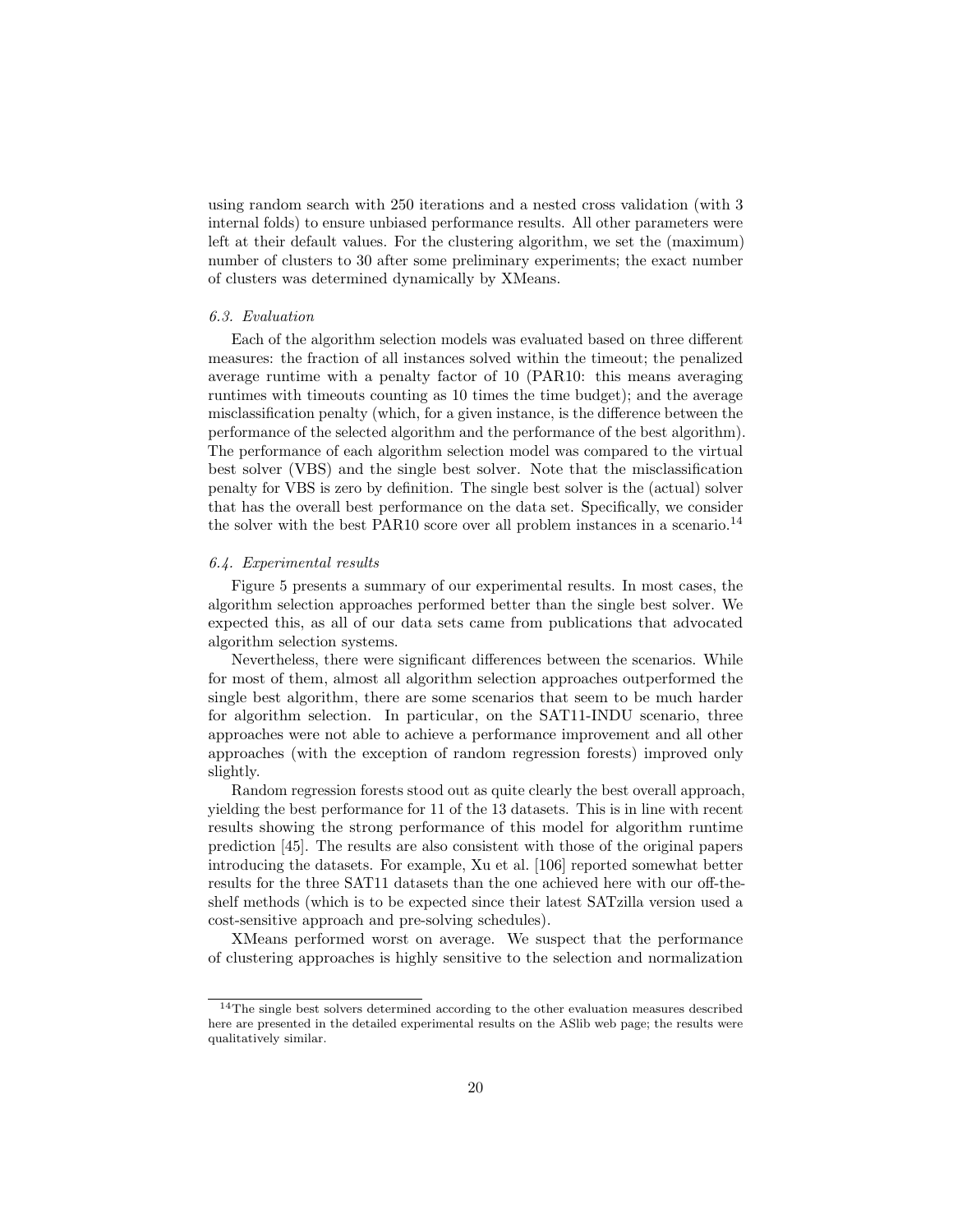<span id="page-20-0"></span>

|                                                                                                                    | 0.50    | 0.50    | 0.41    | 0.49 | 0.64 | 0.35    | 0.23    |      |  |
|--------------------------------------------------------------------------------------------------------------------|---------|---------|---------|------|------|---------|---------|------|--|
| SAT11-HAND-                                                                                                        | 0.61    | 0.58    | 0.53    | 0.44 | 0.63 | 0.46    | 0.03    | 0.63 |  |
| SAT11-INDU-                                                                                                        | $-0.03$ | 0.02    | 0.04    | 0.03 | 0.31 | -0.20   | -0.26   | 0.31 |  |
| SAT11-RAND-                                                                                                        | 0.79    | 0.87    | 0.87    | 0.81 | 0.91 | 0.74    | 0.80    | 0.91 |  |
| SAT12-ALL-                                                                                                         | 0.64    | 0.71    | 0.17    | 0.57 | 0.75 | 0.35    | $-0.02$ | 0.75 |  |
| SAT12-HAND-                                                                                                        | 0.61    | 0.67    | 0.35    | 0.64 | 0.80 | 0.37    | 0.07    | 0.80 |  |
| SAT12-INDU-                                                                                                        | 0.20    | 0.42    | $-0.34$ | 0.32 | 0.45 | $-0.02$ | $-0.24$ | 0.45 |  |
| SAT12-RAND-                                                                                                        | 0.10    | $-0.08$ | 0.26    | 0.08 | 0.08 | $-0.26$ | 0.32    | 0.32 |  |
| $QBF-2011 -$                                                                                                       | 0.70    | 0.79    | 0.72    | 0.71 | 0.89 | 0.70    | 0.46    | 0.89 |  |
| MAXSAT12-PMS-                                                                                                      | 0.76    | 0.65    | 0.62    | 0.63 | 0.86 | 0.62    | 0.60    | 0.86 |  |
| $CSP-2010 -$                                                                                                       | 0.75    | 0.61    | 0.83    | 0.66 | 0.86 | 0.32    | 0.23    | 0.86 |  |
| PROTEUS-2014-                                                                                                      | 0.74    | 0.74    | 0.47    | 0.77 | 0.81 | 0.71    | 0.50    | 0.81 |  |
| ASP-POTASSCO-                                                                                                      | 0.39    | 0.35    | 0.47    | 0.55 | 0.77 | 0.53    | 0.37    | 0.77 |  |
| PREMARSHALLING-ASTAR-2013-                                                                                         | 0.27    | 0.19    | 0.35    | 0.16 | 0.21 | 0.20    | 0.18    | 0.35 |  |
| desitingart<br>regilim<br>regtirandomkores.<br>regtingart<br>classification Road<br>Glassifiksum<br>olusier/Aheans |         |         |         |      |      |         |         |      |  |

Figure 5: Summary of the experimental results. We show how much of the gap between the single best and the virtual best solver in terms of PAR10 score was closed by each model. That is, a value of 0 corresponds to the single best solver and a value of 1 to the virtual best. Negative values (highlighted in italics) indicate performance worse than the single best solver. Within each data set, the best model is highlighted in **bold italics**. The shading emphasizes that comparison: dark cells correspond to values close to 1 (i.e. close to the virtual best solver), whereas lighter fillings correspond to the worse models. Above the heatmap, the arithmetic mean is given for each model type across all scenarios, allowing for a quick comparison of the different models. The numbers on the right-hand side of the heatmap show the best performance for each scenario.

of instance features. On some scenarios, XMeans performed well; it was the best-performing approach on SAT12-RAND. However, on SAT11-INDU, SAT12- INDU, and SAT12-ALL (which also partly consists of industrial SAT instances), XMeans performed worse than the single best solver. This leads us to suspect suspect that the default subset of instance features is not favorable for XMeans on industrial SAT instances.

# 6.5. Algorithm and Feature Subset Selection

To provide further insights into our algorithm selection scenarios, we applied forward selection [\[52\]](#page-27-11) to the algorithms and features to determine whether smaller subsets still achieve comparable performance. We performed forward search independently for algorithms and features for each scenario.

The process starts with the empty set and then greedily and iteratively adds the algorithm or feature to the set which most improves the cross-validated score (PAR10) of the predictor. The selection is terminated when the score does not improve by at least 1. In all other aspects, the experimental setup was the same as described before. As a prognostic model we used the random regression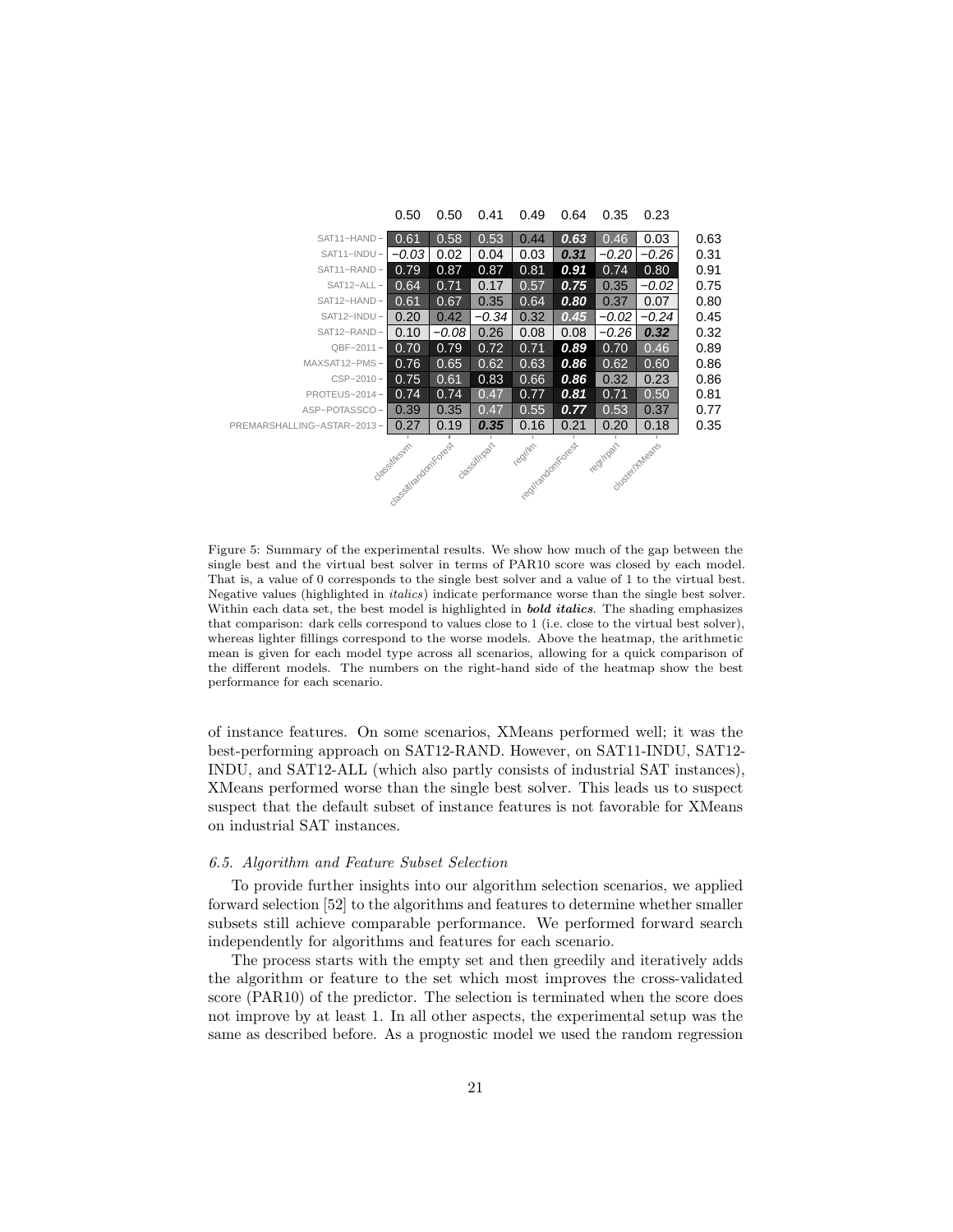forest,[15](#page-21-0) as it was the best overall approach so far. We note that the selection results use normal resampling and not the nested version, which may result in overconfident performance estimates for the selected subsets [\[14\]](#page-24-10). We accept this caveat since our goal here is to study the ranking of the features and the size of the selected sets, and a more complex, nested approach would have resulted in multiple selected sets.

<span id="page-21-1"></span>

|                                 | Original<br>(tuned) | Algorithms          |                   | Features            |                   |
|---------------------------------|---------------------|---------------------|-------------------|---------------------|-------------------|
| Scenario                        | PAR <sub>10</sub>   | Number              | PAR <sub>10</sub> | Number              | PAR <sub>10</sub> |
| SAT <sub>11</sub> -HAND         | 17897.90            | $15 \rightarrow 7$  | 16404.70          | $113 \rightarrow 5$ | 15913.69          |
| SAT11-INDU                      | 12598.37            | $18 \rightarrow 5$  | 12295.47          | $112 \rightarrow 5$ | 10787.97          |
| SAT11-RAND                      | 10173.51            | $9 \rightarrow 4$   | 9947.35           | $112 \rightarrow 5$ | 9775.63           |
| SAT <sub>12</sub> -ALL          | 943.20              | $31 \rightarrow 15$ | 924.72            | $113 \rightarrow 5$ | 866.03            |
| SAT <sub>12</sub> -HAND         | 4204.49             | $31 \rightarrow 8$  | 4342.31           | $113 \rightarrow 5$ | 4076.52           |
| SAT <sub>12</sub> -INDU         | 2792.21             | $31 \rightarrow 7$  | 2770.48           | $113 \rightarrow 4$ | 2537.77           |
| SAT12-RAND                      | 3239.43             | $31 \rightarrow 3$  | 3135.41           | $113 \rightarrow 3$ | 3079.54           |
| QBF-2011                        | 9074.97             | $5 \rightarrow 4$   | 9149.56           | $46 \rightarrow 8$  | 8895.07           |
| MAXSAT12-PMS                    | 3367.55             | $6 \rightarrow 4$   | 3274.20           | $30 \rightarrow 4$  | 3249.77           |
| $CSP-2010$                      | 6466.71             | $2 \rightarrow 2$   | 6494.05           | $69 \rightarrow 3$  | 6391.16           |
| PROTEUS-2014                    | 5858.31             | $22 \rightarrow 7$  | 5734.79           | $31 \rightarrow 3$  | 5894.08           |
| ASP-POTASSCO                    | 509.12              | $11 \rightarrow 8$  | 496.93            | $134 \rightarrow 3$ | 481.75            |
| PREMARSHALLING-<br>$ASTAR-2013$ | 5546.52             | $4 \rightarrow 3$   | 5439.27           | $16 \rightarrow 4$  | 4407.74           |
|                                 |                     |                     |                   |                     |                   |

Table 5: Number of selected algorithms and features and the resulting PAR10 values for the corresponding reduced sets. For reference, the second column lists the PAR10 score of the regression forest on the full algorithm and feature sets from the previous set of experiments.

Table [5](#page-21-1) presents the results of forward selection for algorithms and features on all scenarios. Usually, the number of selected features is very small compared to the complete feature set. This is consistent with the observations of [Hutter et al.](#page-26-10) [\(2013\)](#page-26-10) who showed that only a few instance features are necessary to reliably predict the runtime of algorithm configurations. For example, on SAT12-RAND, the only three features selected were a feature based on survey propagation concerning the probability of variables to be unconstrained, and two balance features concerning the ratio of positive and negative (1) occurences of each variable and (2) literals in each clause.

The number of algorithms after forward selection is also substantially reduced on most scenarios. On the SAT scenarios, we expected to see this because the scenarios consider a huge set of SAT solvers that were not pre-selected in any way. [Xu et al.](#page-32-0) [\(2012\)](#page-32-0) showed that many SAT solvers are strongly correlated (see Figure [4](#page-15-0) in Section [5\)](#page-12-0) and make only very small contributions to the VBS.

<span id="page-21-0"></span><sup>&</sup>lt;sup>15</sup>We used the random forest with default parameters, as the tuning was done for the full set of features and solvers.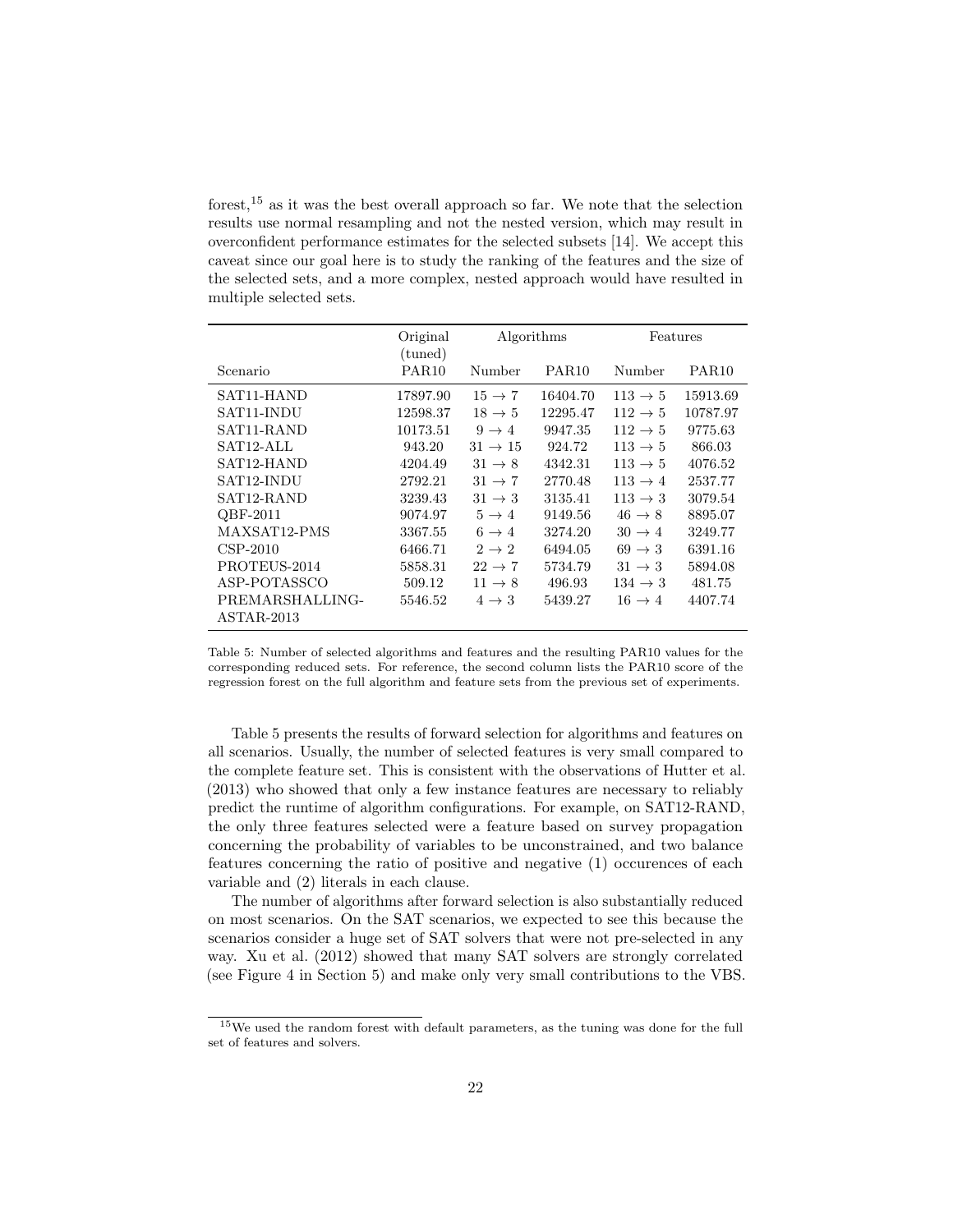For example on the SAT12-RAND scenario, only three solvers were selected: sparrow, eagleup, and lingeling. We did not expect the set of algorithms to be reduced on the ASP-POTASSCO scenario, as the portfolio was automatically constructed using algorithm configuration to obtain a set of complementary parameter settings that are particularly amenable to portfolios; indeed, forward selection kept as many as 8 of the 11 configurations.

Our results indicate that in real-world settings, selecting the most predictive features and the solvers that make the highest contributions can be important. More detailed results can be found on the ASlib website.

## 7. Conclusion

We have introduced ASlib, a benchmark library for algorithm selection, a rapidly growing field of research with substantial impact on various subcommunities in artificial intelligence. Release version 1.0.1 of the library comprises 12 algorithm selection scenarios from six different areas with a focus on (but not a limitation to) constraint satisfaction problems. We discussed the format of new algorithm selection scenarios and showed examples of the automated exploratory data analysis that will run for each new scenario submitted to our online platform <http://aslib.net/>. Finally, exploratory experiments with various simple types of algorithm selection systems on our 12 algorithm selection scenarios demonstrated that even simple algorithm selection systems can dramatically outperform the single best solver and confirmed that random forest models performed best overall. We achieved performance improvements over the best single solver on all data sets, often reducing penalized average runtime by a factor of 2 and in the best case by a factor of 3.

ASlib facilitates research on algorithm selection methods by providing a common set of benchmarks and tools for working with these. Similar to solver competitions, it enables principled comparative empirical performance assessment. It also considerably lowers the otherwise rather high barrier for researchers to work on algorithm selection, since anyone using the benchmark scenarios we provide does not have to perform actual runs of the solvers contained in them. Since our library provides performance data for the solvers and problem instances included in each selection scenario (which otherwise would have to be produced, at considerable computational cost, by anyone working with that scenario), using ASlib also substantially reduces the computational burden of performance assessments. The carefully selected set of scenarios included in release version 1.0.1 of ASlib challenge algorithm selection methods in various ways and thus provide a solid basis for developing and assessing such methods. Future updates will ensure that ASlib remains useful as research on algorithm selection progresses.

# Acknowledgements

We thank the creators of the algorithms and instance distributions used in our various algorithm selection scenarios. The performance of algorithm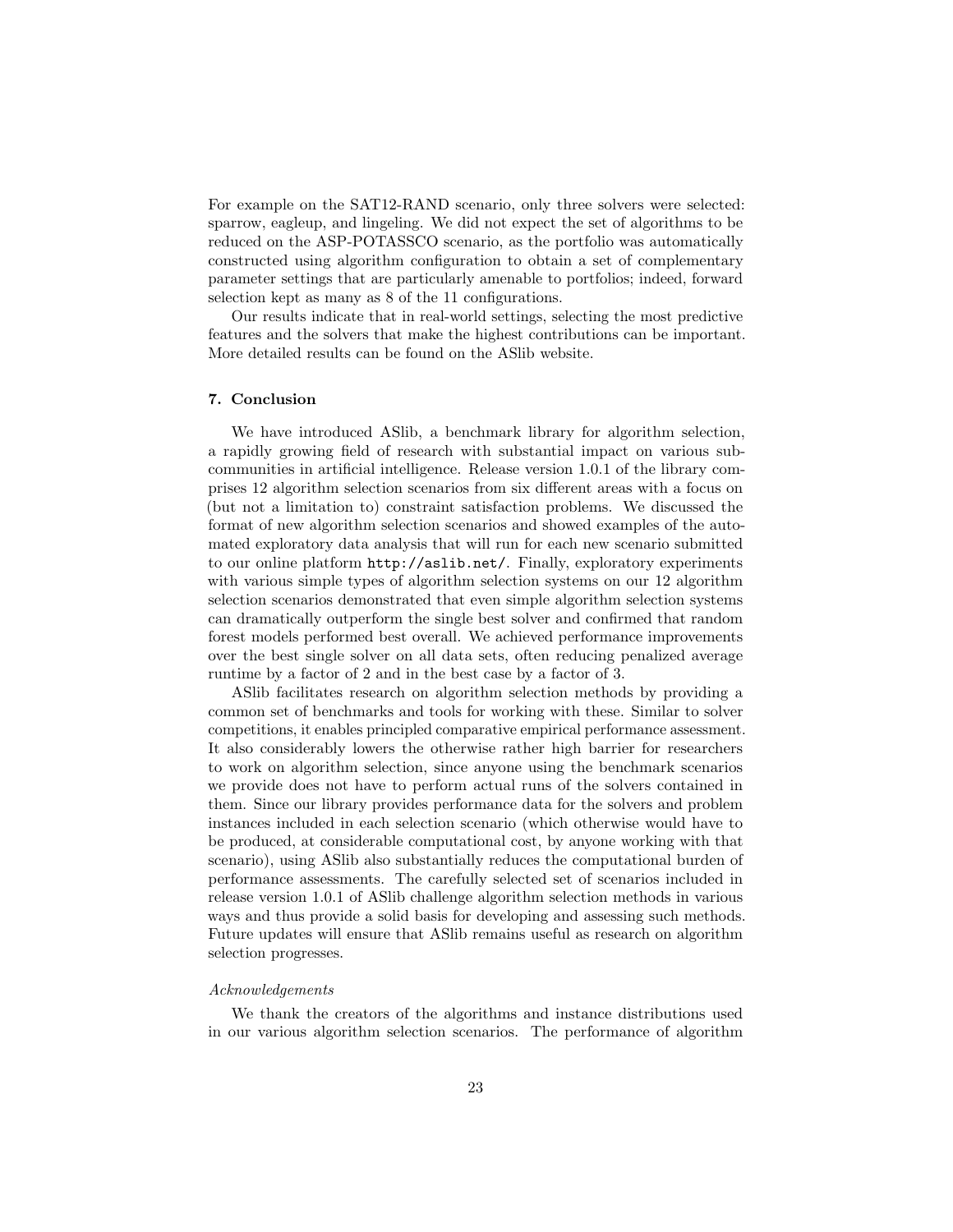selection systems depends critically upon the ingenuity and tireless efforts of domain experts who continue to invent novel solver strategies.

- <span id="page-23-4"></span>[1] Ansótegui, C., Malitsky, Y., Sellmann, M., 2014. MaxSAT by Improved Instance-Specific Algorithm Configuration. In: Proceedings of the Twenty-Eighth National Conference on Artificial Intelligence (AAAI'14). pp. 2594– 260.
- <span id="page-23-2"></span>[2] Ansótegui, C., Sellmann, M., Tierney, K., 2009. A gender-based genetic algorithm for the automatic configuration of algorithms. In: Proceedings of the Fifteenth International Conference on Principles and Practice of Constraint Programming (CP'09). pp. 142–157.
- <span id="page-23-1"></span>[3] Arbelaez, A., Hamadi, Y., Sebag, M., 2010. Continuous search in constraint programming. In: Proceedings of the Twenty-Second IEEE International Conference on Tools with Artificial Intelligence. pp. 53–60.
- <span id="page-23-6"></span>[4] Argelich, J., Berre, D. L., Lynce, I., Marques-Silva, J., Rapicault, P., 2010. Solving linux upgradeability problems using boolean optimization. In: Proceedings of the International Workshop on Logics for Component Configuration. pp. 11–22.
- <span id="page-23-8"></span>[5] Argelich, J., Li, C., Manyà, F., Planes, J., 2012. Seventh MaxSAT Evaluation. <http://www.maxsat.udl.cat/12/>.
- <span id="page-23-9"></span>[6] Baral, C., 2003. Knowledge Representation, Reasoning and Declarative Problem Solving. Cambridge University Press.
- <span id="page-23-0"></span>[7] Biere, A., 2014. Yet another local search solver and Lingeling and friends entering the SAT competition 2014. In: Proceedings of SAT Competition 2014: Solver and Benchmark Descriptions. pp. 39–40.
- <span id="page-23-7"></span>[8] Biere, A., Heule, M., van Maaren, H., Walsh, T. (Eds.), 2009. Handbook of Satisfiability. Vol. 185 of Frontiers in Artificial Intelligence and Applications. IOS Press.
- <span id="page-23-3"></span>[9] Birattari, M., Yuan, Z., Balaprakash, P., Stützle, T., 2010. In: Empirical Methods for the Analysis of Optimization Algorithms. Springer, Ch. F-race and iterated F-race: An overview.
- <span id="page-23-5"></span>[10] Bischl, B., Kotthoff, L., Lindauer, M., Malitsky, Y., Frechétte, A., Hoos, H., Hutter, F., Kerschke, P., Leyton-Brown, K., Vanschoren, J., 2014. Algorithm selection format specification. Tech. rep., available at [http:](http://www.aslib.net/) [//www.aslib.net/](http://www.aslib.net/).
- <span id="page-23-10"></span>[11] Bischl, B., Lang, M., Mersmann, O., Rahnenführer, J., Weihs, C., 2015. BatchJobs and BatchExperiments: Abstraction mechanisms for using R in batch environments. Journal of Statistical Software 64 (11), 1–25.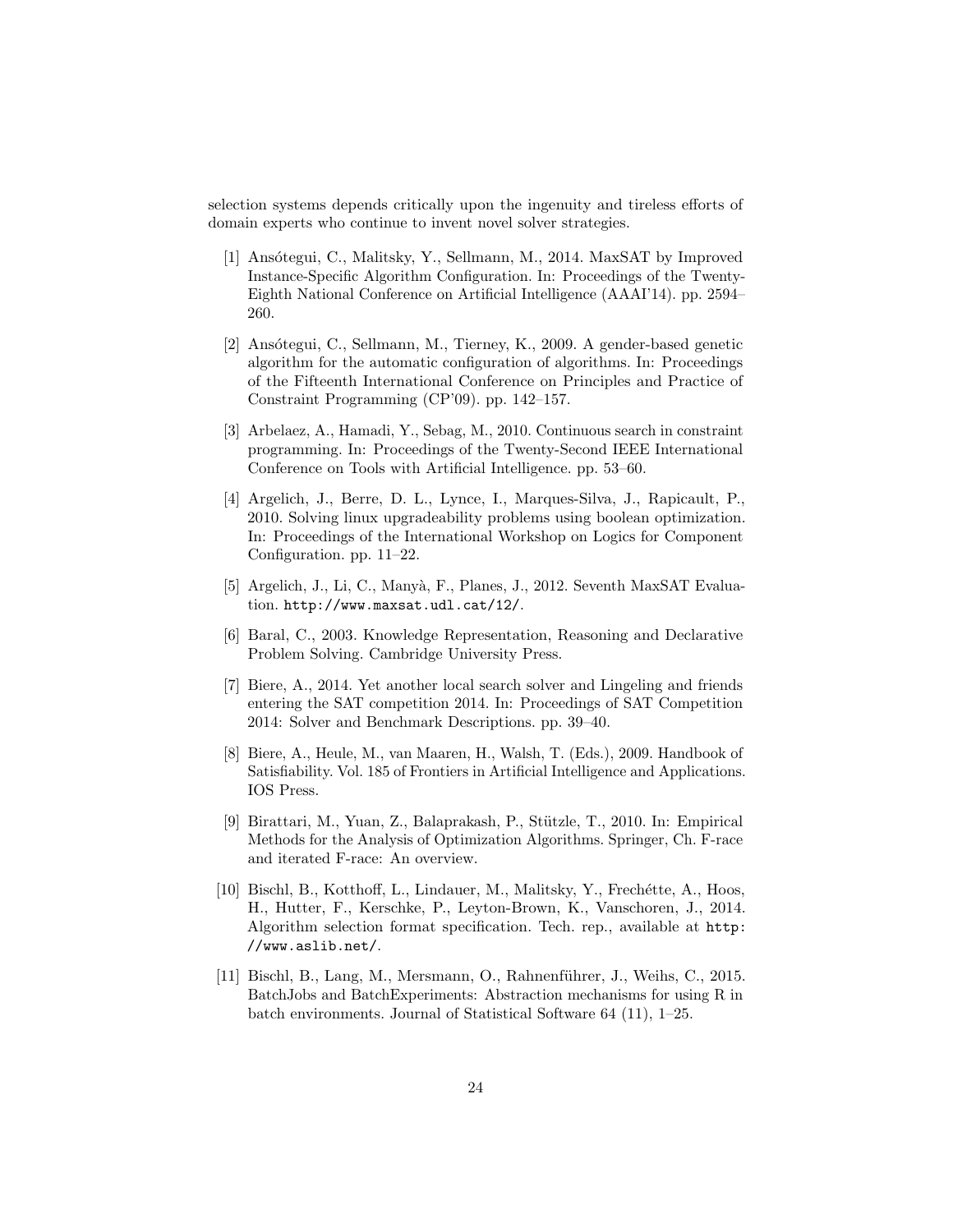- <span id="page-24-9"></span>[12] Bischl, B., Lang, M., Richter, J., Bossek, J., Judt, L., Kuehn, T., Studerus, E., Kotthoff, L., 2015. mlr: Machine Learning in R. R package version 2.3. <https://github.com/berndbischl/mlr>.
- <span id="page-24-4"></span>[13] Bischl, B., Mersmann, O., Trautmann, H., Preuss, M., 2012. Algorithm selection based on exploratory landscape analysis and cost-sensitive learning. In: Proceedings of the Fourteenth Annual Conference on Genetic and Evolutionary Computation. pp. 313–320.
- <span id="page-24-10"></span>[14] Bischl, B., Mersmann, O., Trautmann, H., Weihs, C., 2012. Resampling methods for meta-model validation with recommendations for evolutionary computation. Evolutionary Computation 20 (2), 249–275.
- <span id="page-24-6"></span>[15] Brazdil, P., Giraud-Carrier, C., Soares, C., Vilalta, R., 2008. Metalearning: Applications to Data Mining, 1st Edition. Springer Publishing Company, Incorporated.
- <span id="page-24-2"></span>[16] Cicirello, V. A., Smith, S. F., 2005. The max k-armed bandit: A new model of exploration applied to search heuristic selection. In: Proceedings of the Twentieth National Conference on Artificial Intelligence. AAAI Press, pp. 1355–1361.
- <span id="page-24-1"></span>[17] Cook, D. J., Varnell, R. C., 1997. Maximizing the benefits of parallel search using machine learning. In: Proceedings of the Fourteenth National Conference on Artificial Intelligence. AAAI Press, pp. 559–564.
- <span id="page-24-8"></span>[18] Crawford, J. M., Baker, A. B., 1994. Experimental results on the application of satisfiability algorithms to scheduling problems. In: In Proceedings of the Twelfth National Conference on Artificial Intelligence. pp. 1092–1097.
- <span id="page-24-0"></span>[19] Demmel, J., Dongarra, J., Eijkhout, V., Fuentes, E., Petitet, A., Vuduc, R., Whaley, R. C., Yelick, K., Feb. 2005. Self-Adapting linear algebra algorithms and software. Proceedings of the IEEE 93 (2), 293–312.
- <span id="page-24-7"></span>[20] Eggensperger, K., Hutter, F., Hoos, H. H., Leyton-Brown, K., Jan. 2015. Efficient benchmarking of hyperparameter optimizers via surrogates. In: Proceedings of the Twenty-Ninth AAAI Conference on Artificial Intelligence (AAAI).
- <span id="page-24-5"></span>[21] Fawcett, C., Vallati, M., Hutter, F., Hoffmann, J., Hoos, H., Leyton-Brown, K., 2014. Improved features for runtime prediction of domain-independent planners. In: Proceedings of the International Conference on Automated Planning and Scheduling.
- <span id="page-24-3"></span>[22] Gagliolo, M., Schmidhuber, J., 2007. Learning restart strategies. In: Proceedings of the Twentieth International Joint Conference on Artificial Intelligence (IJCAI). pp. 792–797.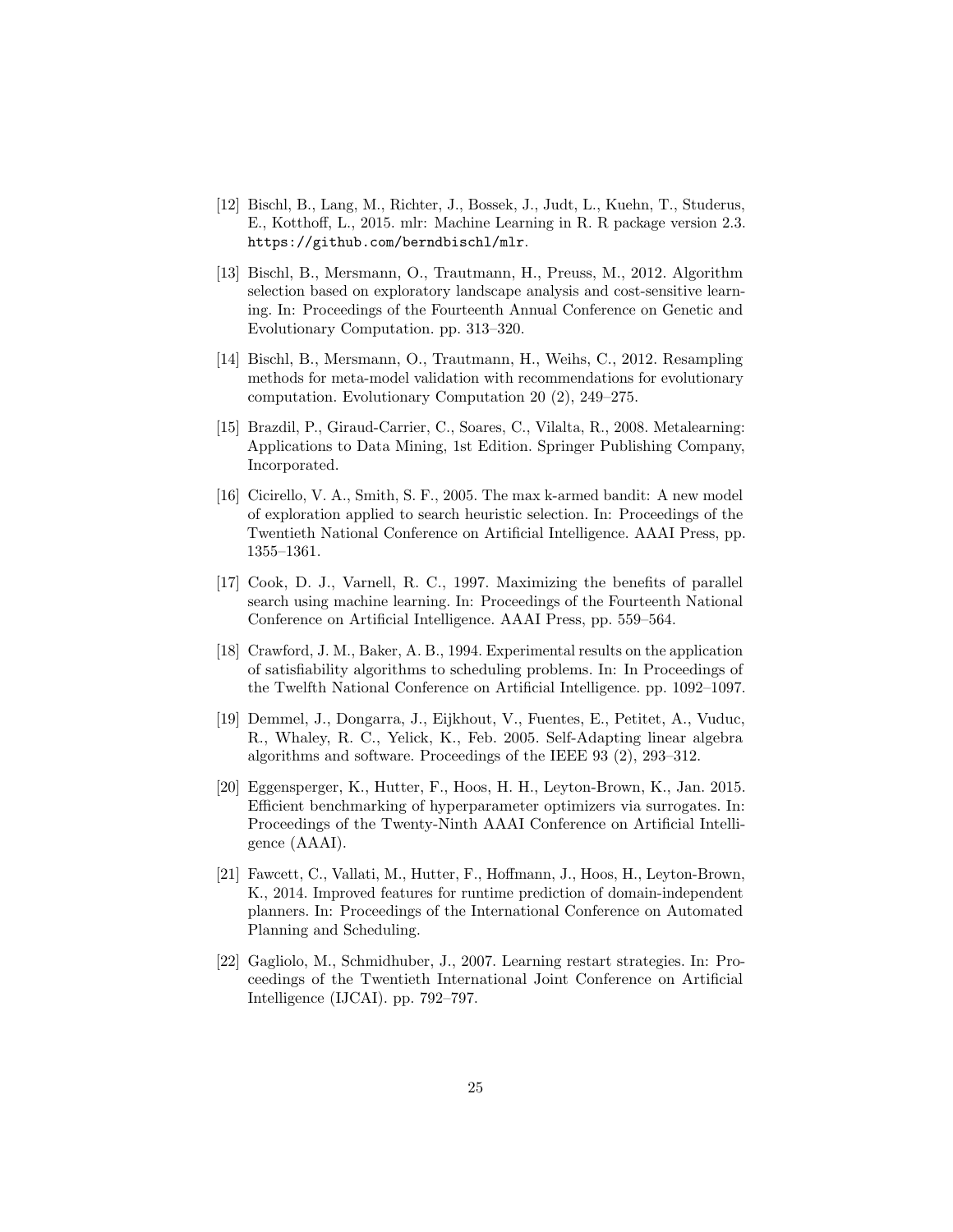- <span id="page-25-3"></span>[23] Gagliolo, M., Zhumatiy, V., Schmidhuber, J., 2004. Adaptive online time allocation to search algorithms. In: Proceedings of European Conference on Machine Learning. Vol. 3201 of Lecture Notes in Computer Science. Springer, pp. 134–143.
- <span id="page-25-8"></span>[24] Gebser, M., Kaminski, R., Kaufmann, B., Schaub, T., 2012. Answer Set Solving in Practice. Synthesis Lectures on Artificial Intelligence and Machine Learning. Morgan and Claypool Publishers.
- <span id="page-25-1"></span>[25] Gebser, M., Kaminski, R., Kaufmann, B., Schaub, T., Schneider, M. T., Ziller, S., 2011. A portfolio solver for answer set programming: preliminary report. In: Eleventh International Conference on Logic Programming and Nonmonotonic Reasoning. Springer, pp. 352–357.
- <span id="page-25-10"></span>[26] Gebser, M., Kaufmann, B., Schaub, T., 2012. Multi-threaded ASP solving with clasp. Theory and Practice of Logic Programming 12 (4-5), 525–545.
- <span id="page-25-4"></span>[27] Gent, I., Jefferson, C., Kotthoff, L., Miguel, I., Moore, N., Nightingale, P., Petrie, K., 2010. Learning when to use lazy learning in constraint solving. In: Proceedings of the Nineteenth European Conference on Artificial Intelligence. IOS Press, pp. 873–878.
- <span id="page-25-7"></span>[28] Gent, I. P., Jefferson, C. A., Miguel, I., 2006. MINION: A fast, scalable, constraint solver. In: Proceedings of the European Conference on Artificial Intelligence. pp. 98–102.
- <span id="page-25-6"></span>[29] Gent, I. P., Miguel, I., Moore, N. C. A., 2010. Lazy explanations for constraint propagators. In: Proceedings of the Twelfth International Symposium on Practical Aspects of Declarative Languages. pp. 217–233.
- <span id="page-25-2"></span>[30] Gomes, C. P., Selman, B., 2001. Algorithm portfolios. Artificial Intelligence 126 (1-2), 43–62.
- <span id="page-25-9"></span>[31] Grasso, G., Iiritano, S., Leone, N., Lio, V., Ricca, F., Scalise, F., 2010. An ASP-based system for team-building in the Gioia-Tauro seaport. In: Proceedings of the Twelfth International Symposium on Practical Aspects of Declarative Languages. pp. 40–42.
- <span id="page-25-5"></span>[32] Guerri, A., Milano, M., 2004. Learning techniques for automatic algorithm portfolio selection. In: Proceedings of the Sixteenth Eureopean Conference on Artificial Intelligence. IOS Press, pp. 475–479.
- <span id="page-25-11"></span>[33] Hall, M., Frank, E., Holmes, G., Pfahringer, B., Reutemann, P., Witten, I. H., Nov. 2009. The WEKA data mining software: An update. SIGKDD Explorations 11 (1), 10–18.
- <span id="page-25-0"></span>[34] Helmert, M., Röger, G., Karpas, E., 2011. Fast downward stone soup: A baseline for building planner portfolios. In: Proceedings of the Workshop on Planning and Learning at the Twenty-First International Conference on Automated Planning and Scheduling. pp. 28–35.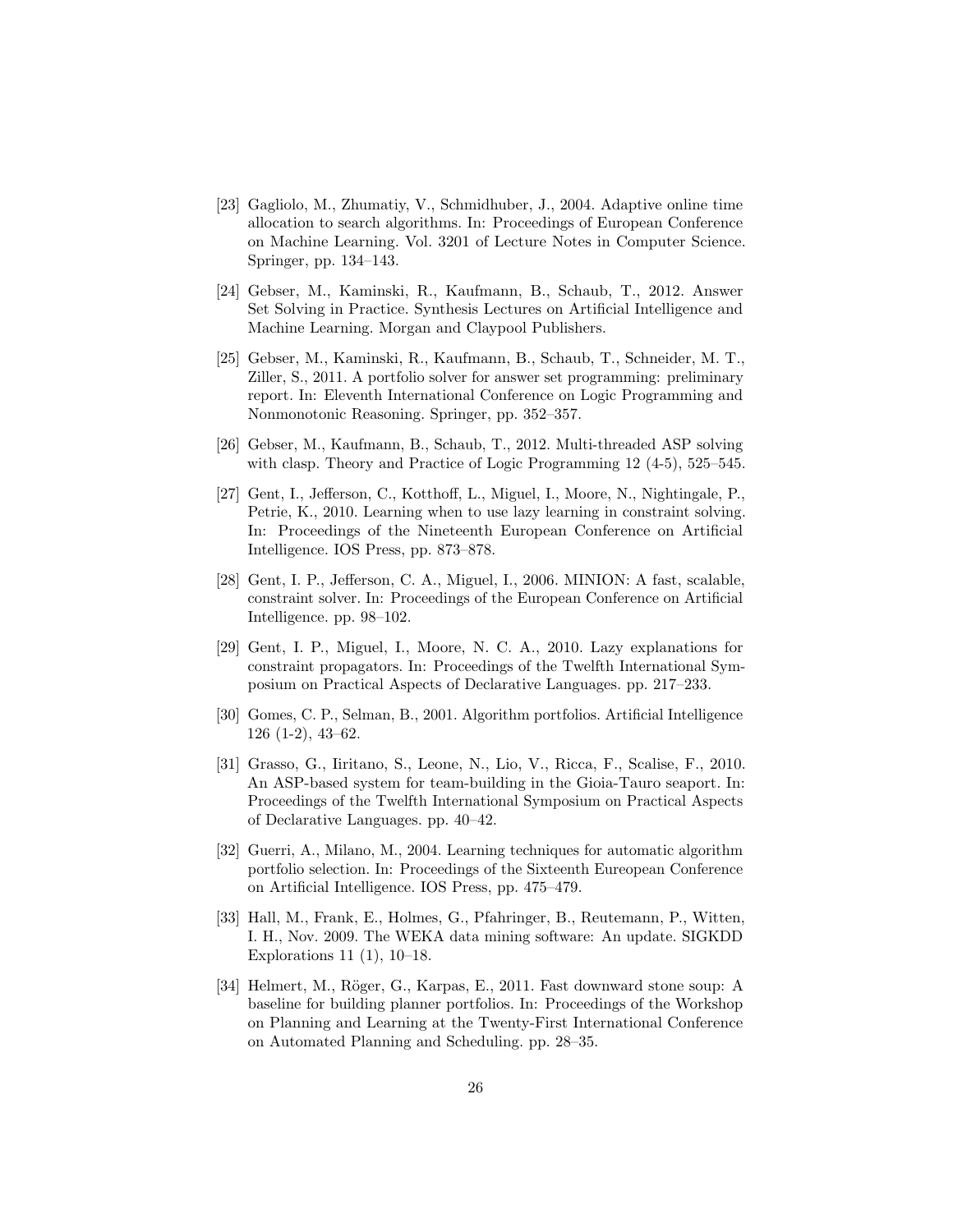- <span id="page-26-9"></span>[35] Hoos, H., Lindauer, M., Schaub, T., 2014. claspfolio 2: Advances in algorithm selection for answer set programming. Theory and Practice of Logic Programming, 569–585.
- <span id="page-26-0"></span>[36] Hoos, H. H., Kaminski, R., Lindauer, M., Schaub, T., Feb. 2014. aspeed: Solver scheduling via answer set programming. Theory and Practice of Logic Programming, 1–26.
- <span id="page-26-1"></span>[37] Hurley, B., Kotthoff, L., Malitsky, Y., O'Sullivan, B., 2014. Proteus: A hierarchical portfolio of solvers and transformations. In: Proceedings of the Eleventh International Conference on Integration of AI and OR Techniques in Constraint Programming for Combinatorial Optimization Problems. pp. 301–317.
- <span id="page-26-5"></span>[38] Hutter, F., Babić, D., Hoos, H. H., Hu, A. J., 2007. Boosting Verification by Automatic Tuning of Decision Procedures. In: Formal Methods in Computer Aided Design. IEEE Computer Society, pp. 27–34.
- <span id="page-26-7"></span>[39] Hutter, F., Hamadi, Y., Hoos, H. H., Leyton-Brown, K., 2006. Performance prediction and automated tuning of randomized and parametric algorithms. In: Proceedings of the Twelfth International Conference on Principles and Practice of Constraint Programming. pp. 213–228.
- <span id="page-26-6"></span>[40] Hutter, F., Hoos, H. H., Leyton-Brown, K., 2010. Automated configuration of mixed integer programming solvers. In: Integration of AI and OR Techniques in Constraint Programming for Combinatorial Optimization Problems. Vol. 6140. pp. 186–202.
- <span id="page-26-4"></span>[41] Hutter, F., Hoos, H. H., Leyton-Brown, K., 2011. Sequential model-based optimization for general algorithm configuration. In: Proceedings of the International Conference on Learning and Intelligent Optimization. pp. 507–523.
- <span id="page-26-10"></span>[42] Hutter, F., Hoos, H. H., Leyton-Brown, K., Jan. 2013. Identifying key algorithm parameters and instance features using forward selection. In: LION 7.
- <span id="page-26-3"></span>[43] Hutter, F., Hoos, H. H., Leyton-Brown, K., Stützle, T., 2009. ParamILS: an automatic algorithm configuration framework. Journal of Artificial Intelligence Research (JAIR) 36 (1), 267–306.
- <span id="page-26-8"></span>[44] Hutter, F., nez, M. L.-I., Fawcett, C., Lindauer, M., Hoos, H., Leyton-Brown, K., Stützle, T., 2014. Aclib: a benchmark library for algorithm configuration. In: Proceedings of the International Conference on Learning and Intelligent Optimization. pp. 36–40.
- <span id="page-26-2"></span>[45] Hutter, F., Xu, L., Hoos, H. H., Leyton-Brown, K., 2014. Algorithm runtime prediction: Methods & evaluation. Artificial Intelligence 206, 79–111.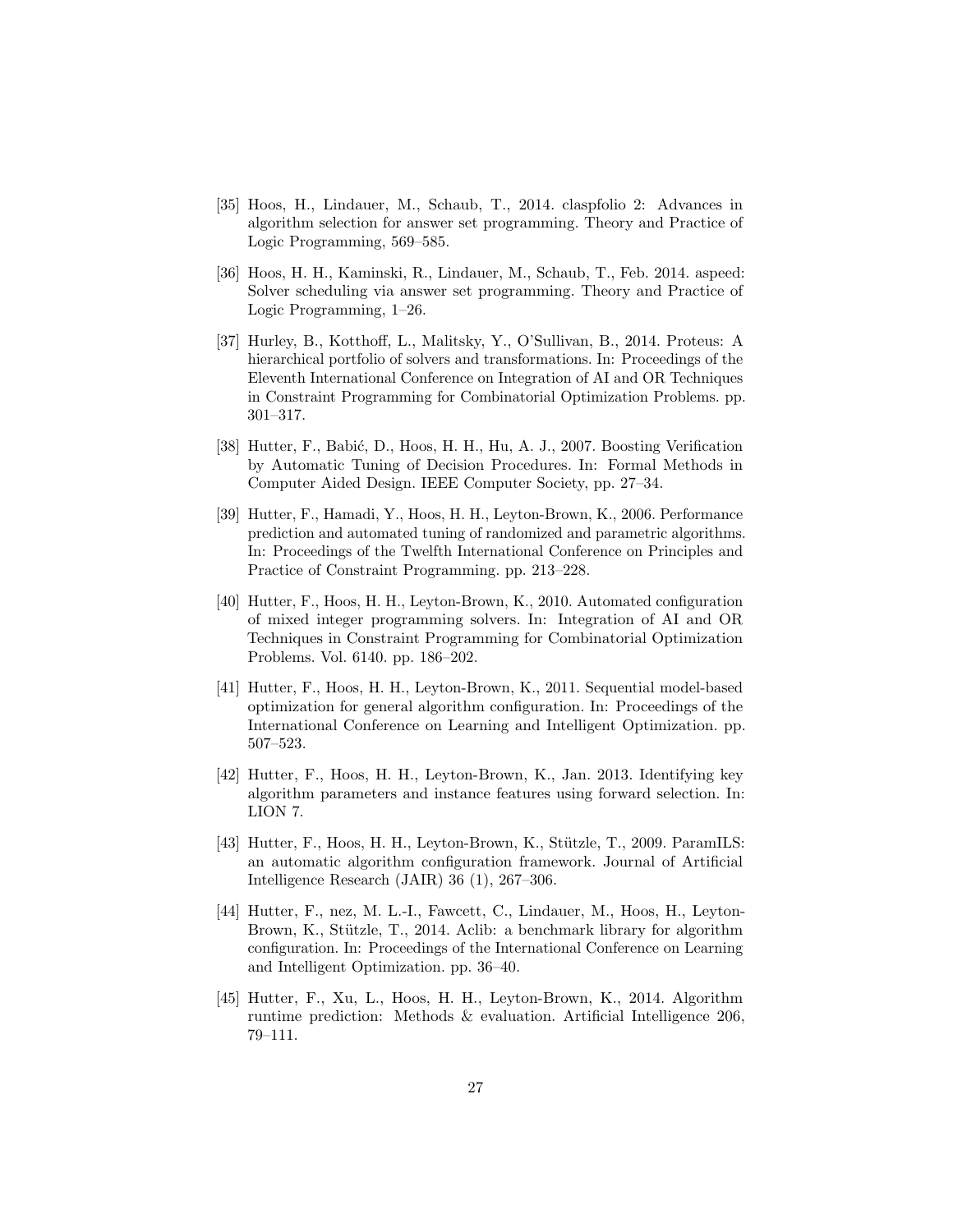- <span id="page-27-8"></span>[46] Ishebabi, H., Mahr, P., Bobda, C., Gebser, M., Schaub, T., 2009. Answer set vs integer linear programming for automatic synthesis of multiprocessor systems from real-time parallel programs. Journal of Reconfigurable Computing.
- <span id="page-27-0"></span>[47] Kadioglu, S., Malitsky, Y., Sabharwal, A., Samulowitz, H., Sellmann, M., 2011. Algorithm selection and scheduling. In: Proceedings of the International Conference on Principles and Practice of Constraint Programming. Vol. 6876 of Lecture Notes in Computer Science. Springer, pp. 454–469.
- <span id="page-27-3"></span>[48] Kadioglu, S., Malitsky, Y., Sellmann, M., Tierney, K., 2010. ISAC Instance-Specific Algorithm Configuration. In: Proceedings of Nineteenth European Conference on Artificial Intelligence. IOS Press, pp. 751–756.
- <span id="page-27-10"></span>[49] Karatzoglou, A., Smola, A., Hornik, K., Zeileis, A., 2004. kernlab – an S4 package for kernel methods in R. Journal of Statistical Software 11 (9), 1–20.
- <span id="page-27-6"></span>[50] Kautz, H., Selman, B., 1999. Unifying SAT-based and graph-based planning. In: Proceedings of the Sixteenth International Joint Conference on Artifical Intelligence. Morgan Kaufmann, pp. 318–325.
- <span id="page-27-4"></span>[51] Kerschke, P., Preuss, M., Hernández, C., Schütze, O., Sun, J.-Q., Grimme, C., Rudolph, G., Bischl, B., Trautmann, H., 2014. Cell mapping techniques for exploratory landscape analysis. In: Proceedings of the EVOLVE 2014: A Bridge between Probability, Set Oriented Numerics, and Evolutionary Computation. Springer, pp. 115–131.
- <span id="page-27-11"></span>[52] Kohavi, R., John, G. H., 1997. Wrappers for feature subset selection. Artificial Intelligence 97 (1), 273–324.
- <span id="page-27-9"></span>[53] Kotthoff, L., Jun. 2013. LLAMA: leveraging learning to automatically manage algorithms. Tech. Rep. arXiv:1306.1031, arXiv, [http://arxiv.](http://arxiv.org/abs/1306.1031) [org/abs/1306.1031](http://arxiv.org/abs/1306.1031).
- <span id="page-27-5"></span>[54] Kotthoff, L., 2014. Algorithm selection for combinatorial search problems: A survey. AI Magazine 35 (3), 48–60.
- <span id="page-27-1"></span>[55] Lagoudakis, M., Littman, M., 2000. Algorithm selection using reinforcement learning. In: Proceedings of the Seventeenth International Conference on Machine Learning. pp. 511–518.
- <span id="page-27-2"></span>[56] Lagoudakis, M., Littman, M., 2001. Learning to select branching rules in the DPLL procedure for satisfiability. In: Proceedings of the International Conference on Satisfiability. pp. 344–359.
- <span id="page-27-7"></span>[57] Le Berre, D., Lynce, I., 2008. CSP2SAT4J: A simple CSP to SAT translator. Proceedings of the Second International CSP Solver Competition, 43–54.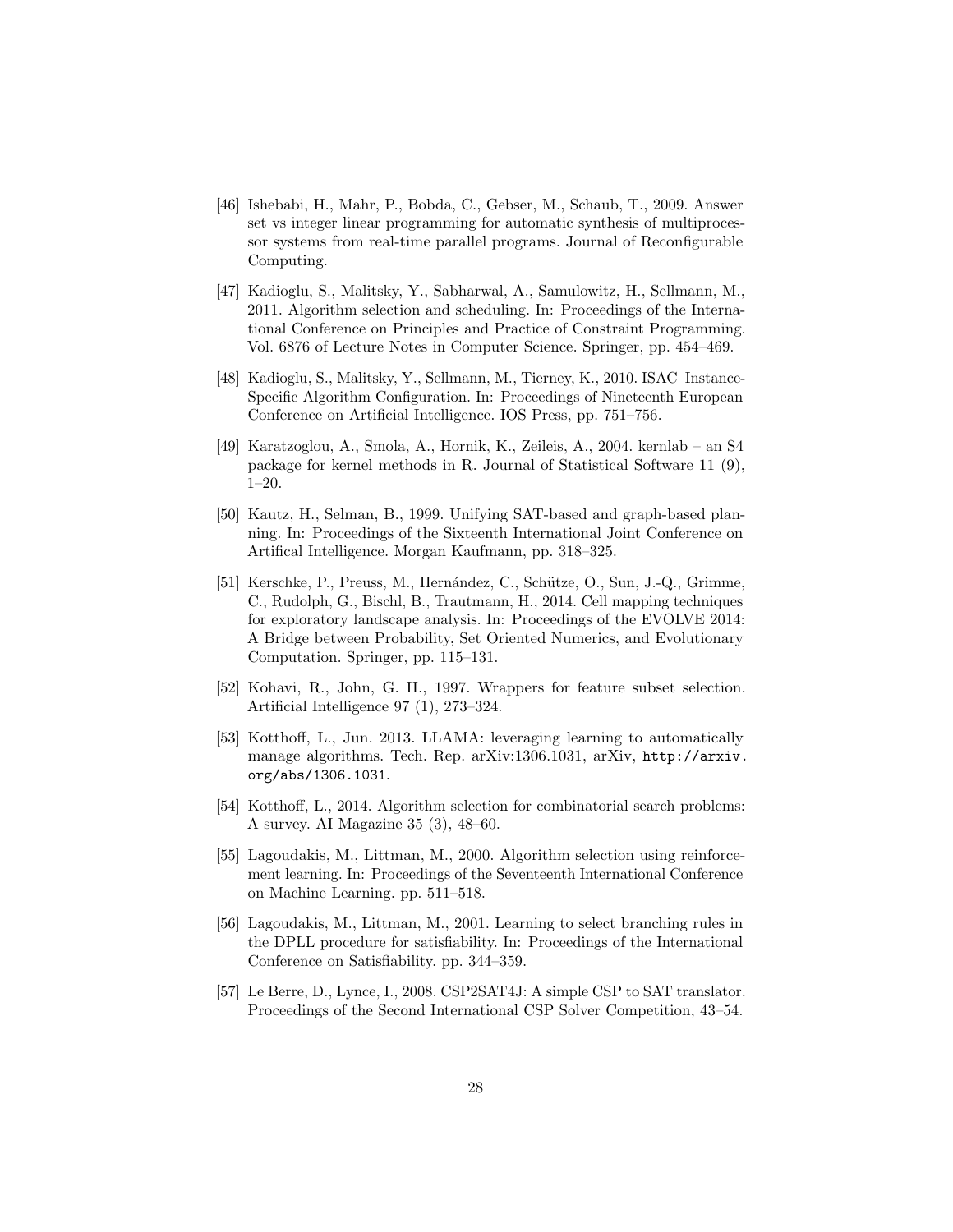- <span id="page-28-3"></span>[58] Leite, R., Brazdil, P., Vanschoren, J., 2012. Selecting classification algorithms with active testing. In: Machine Learning and Data Mining in Pattern Recognition. Springer, pp. 117–131.
- <span id="page-28-7"></span>[59] Leyton-Brown, K., Nudelman, E., Andrew, G., McFadden, J., Shoham, Y., 2003. A portfolio approach to algorithm selection. In: Proceedings of the Eighteenth International Joint Conference on Artificial Intelligence. Morgan Kaufmann, pp. 1542–1543.
- <span id="page-28-10"></span>[60] Liaw, A., Wiener, M., 2002. Classification and regression by randomForest. R News 2 (3), 18–22.
- <span id="page-28-0"></span>[61] Malitsky, Y., Mehta, D., O'Sullivan, B., 2013. Evolving instance specific algorithm configuration. In: The Sixth Annual Symposium on Combinatorial Search.
- <span id="page-28-4"></span>[62] Malitsky, Y., O'Sullivan, B., Previti, A., Marques-Silva, J., 2014. A portfolio approach to enumerating minimal correction subsets for satisfiability problems. In: Proceedings of the Eleventh International Conference on Integration of Artificical Intelligence and Operations Research Techniques in Constraint Programming.
- <span id="page-28-5"></span>[63] Malitsky, Y., Sabharwal, A., Samulowitz, H., Sellmann, M., 2011. Nonmodel-based algorithm portfolios for SAT. In: Proceedings of the Fourteenth International Conference on Theory and Applications of Satisfiability Testing. Vol. 6695 of Lecture Notes in Computer Science. Springer, pp. 369–370.
- <span id="page-28-9"></span>[64] Malitsky, Y., Sabharwal, A., Samulowitz, H., Sellmann, M., Aug. 2013. Algorithm portfolios based on cost-sensitive hierarchical clustering. In: Proceedings of the Twenty-Third International Joint Conference on Artificial Intelligence.
- <span id="page-28-6"></span>[65] Mersmann, O., Bischl, B., Trautmann, H., Wagner, M., Bossek, J., Neumann, F., Mar. 2013. A novel feature-based approach to characterize algorithm performance for the traveling salesperson problem. Annals of Mathematics and Artificial Intelligence, 1–32.
- <span id="page-28-2"></span>[66] Nikolić, M., Marić, F., Janičić, P., 2009. Instance-based selection of policies for SAT solvers. In: Proceedings of the Twelfth International Conference on Theory and Applications of Satisfiability Testing. Springer, pp. 326–340.
- <span id="page-28-8"></span>[67] Nogueira, M., Balduccini, M., Gelfond, M., Watson, R., Barry, M., 2001. An A-prolog decision support system for the space shuttle. In: Proceedings of the Third International Symposium on Practical Aspects of Declarative Languages. Vol. 1990 of Lecture Notes in Computer Science. Springer, pp. 169–183.
- <span id="page-28-1"></span>[68] Nudelman, E., Leyton-Brown, K., Andrew, G., Gomes, C., McFadden, J., Selman, B., Shoham, Y., 2003. Satzilla 0.9.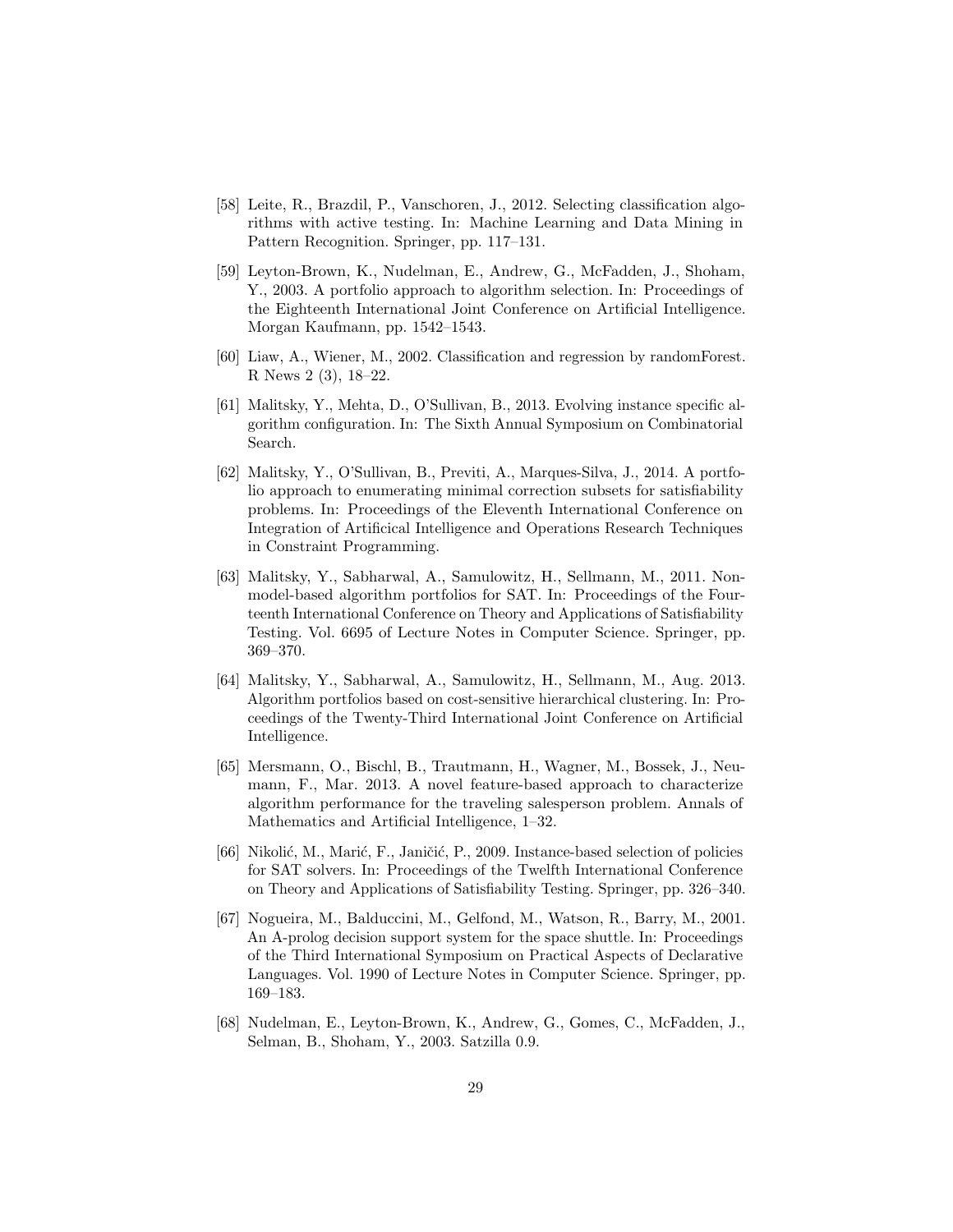- <span id="page-29-6"></span>[69] Nudelman, E., Leyton-Brown, K., Hoos, H. H., Devkar, A., Shoham, Y., 2004. Understanding random SAT: beyond the Clauses-to-Variables ratio. In: Principles and Practice of Constraint Programming CP 2004. Vol. 3258 of Lecture Notes in Computer Science. Springer, pp. 438–452.
- <span id="page-29-0"></span>[70] O'Mahony, E., Hebrard, E., Holland, A., Nugent, C., O'Sullivan, B., 2008. Using case-based reasoning in an algorithm portfolio for constraint solving. In: Proceedings of the Nineteenth Irish Conference on Artificial Intelligence and Cognitive Science.
- <span id="page-29-8"></span>[71] Pfahringer, B., Bensusan, H., Giraud-Carrier, C., Jan 2000. Meta-learning by landmarking various learning algorithms. Proceedings of the Seventeenth International Conference on Machine Learning, 743–750.
- <span id="page-29-10"></span>[72] Prasad, M. R., Biere, A., Gupta, A., 2005. A survey of recent advances in SAT-based formal verification. International Journal on Software Tools for Technology Transfer 7 (2), 156–173.
- <span id="page-29-7"></span>[73] Pulina, L., Tacchella, A., 2007. A multi-engine solver for quantified boolean formulas. In: Proceedings of the Thirteenth International Conference on Principles and Practice of Constraint Programming. Vol. 4741 of Lecture Notes in Computer Science. Springer, pp. 574–589.
- <span id="page-29-2"></span>[74] Pulina, L., Tacchella, A., 2009. A self-adaptive multi-engine solver for quantified boolean formulas. Constraints 14 (1), 80–116.
- <span id="page-29-11"></span>[75] R Core Team, 2014. R: A Language and Environment for Statistical Computing. R Foundation for Statistical Computing, Vienna, Austria. URL <http://www.R-project.org/>
- <span id="page-29-1"></span>[76] Rice, J. R., 1976. The algorithm selection problem. Advances in Computers 15, 65–118.
- <span id="page-29-4"></span>[77] Roberts, M., Howe, A. E., 2007. Learned models of performance for many planners. In: Proceedings of the Workshop on AI Planning and Learning at the Seventeenth International Conference on Automated Planning and Scheduling.
- <span id="page-29-3"></span>[78] Samulowitz, H., Memisevic, R., 2007. Learning to solve QBF. In: Proceedings of the Twenty-Second National Conference on Artificial Intelligence. AAAI Press, pp. 255–260.
- <span id="page-29-9"></span>[79] Serban, F., Vanschoren, J., Kietz, J.-U., Bernstein, A., 2013. A survey of intelligent assistants for data analysis. ACM Comput. Surv. 45 (3), 1–35.
- <span id="page-29-5"></span>[80] Silverthorn, B., Miikkulainen, R., 2010. Latent class models for algorithm portfolio methods. In: Proceedings of the Twenty-Fourth AAAI Conference on Artificial Intelligence. pp. 167–172.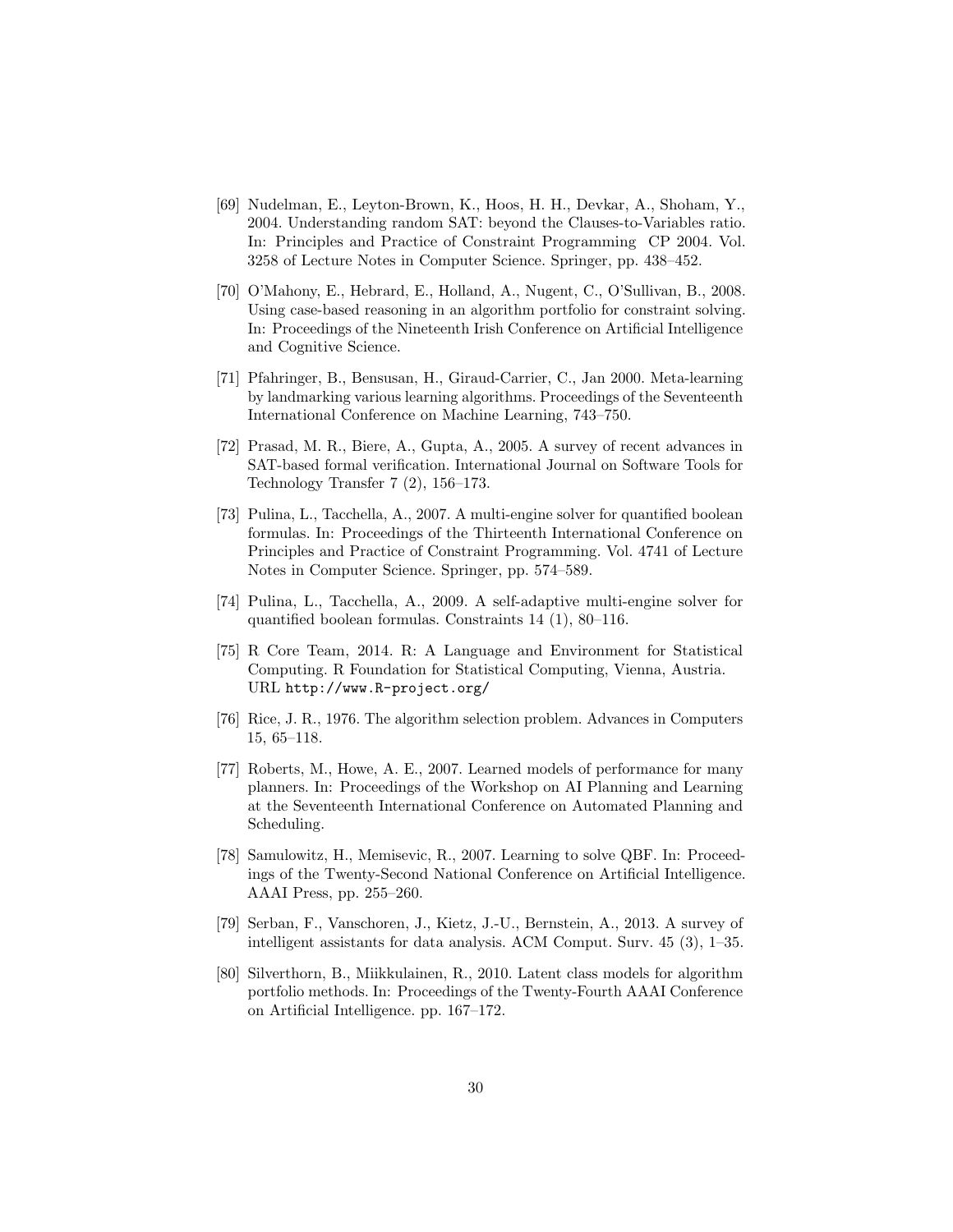- <span id="page-30-4"></span>[81] Smith-Miles, K. A., Dec. 2008. Cross-disciplinary perspectives on metalearning for algorithm selection. ACM Computing Surveys 41, 6:1–6:25.
- <span id="page-30-11"></span>[82] Smith-Miles, K. A., Baatar, D., Wreford, B. J., Lewis, R., 2014. Towards objective measures of algorithm performance across instance space. Computers & Operations Research 45 (0), 12–24.
- <span id="page-30-9"></span>[83] Soininen, T., Niemelä, I., 1999. Developing a declarative rule language for applications in product configuration. In: Proceedings of the First International Workshop on Practical Aspects of Declarative Languages. Vol. 1551 of Lecture Notes in Computer Science. Springer, pp. 305–319.
- <span id="page-30-10"></span>[84] Stahlbock, R., Voß, S., 2008. Operations research at container terminals: a literature update. OR Spectrum 30 (1), 1–52.
- <span id="page-30-2"></span>[85] Stergiou, K., 2009. Heuristics for dynamically adapting propagation in constraint satisfaction problems. AI Communications 22 (3), 125–141.
- <span id="page-30-3"></span>[86] Streeter, M. J., Golovin, D., Smith, S. F., 2007. Combining multiple heuristics online. In: Proceedings of the Twenty-Second National Conference on Artificial Intelligence. AAAI Press, pp. 1197–1203.
- <span id="page-30-1"></span>[87] Streeter, M. J., Golovin, D., Smith, S. F., 2007. Restart schedules for ensembles of problem instances. In: Proceedings of the Twenty-Second National Conference on Artificial Intelligence. AAAI Press, pp. 1204–1210.
- <span id="page-30-6"></span>[88] Stuckey, P. J., Feydy, T., Schutt, A., Tack, G., Fischer, J., 2014. The MiniZinc challenge 2008-2013. AI Magazine 35 (2), 55–60.
- <span id="page-30-7"></span>[89] Tamura, N., Tanjo, T., Banbara, M., 2008. System description of a SATbased CSP solver sugar. Proceedings of the Third International CSP Solver Competition, 71–75.
- <span id="page-30-8"></span>[90] Tanjo, T., Tamura, N., Banbara, M., 2012. Azucar: a SAT-based CSP solver using compact order encoding. In: Theory and Applications of Satisfiability Testing – SAT 2012. Springer, pp. 456–462.
- <span id="page-30-12"></span>[91] Therneau, T., Atkinson, B., Ripley, B., 2014. rpart: Recursive Partitioning and Regression Trees. R package version 4.1-8. URL <http://CRAN.R-project.org/package=rpart>
- <span id="page-30-0"></span>[92] Thornton, C., Hutter, F., Hoos, H., Leyton-Brown, K., 2013. Auto-WEKA: Combined selection and hyperparameter optimization of classification algorithms. In: Proceedings of the Nineteenth ACM SIGKDD International Conference on Knowledge Discovery and Data Mining. ACM, pp. 847–855.
- <span id="page-30-5"></span>[93] Tierney, K., Malitsky, Y., 2015. An algorithm selection benchmark of the container pre-marshalling problem. In: Proceedings of the Ninth International Conference Learning and Intelligent Optimisation LION (To Appear). Springer.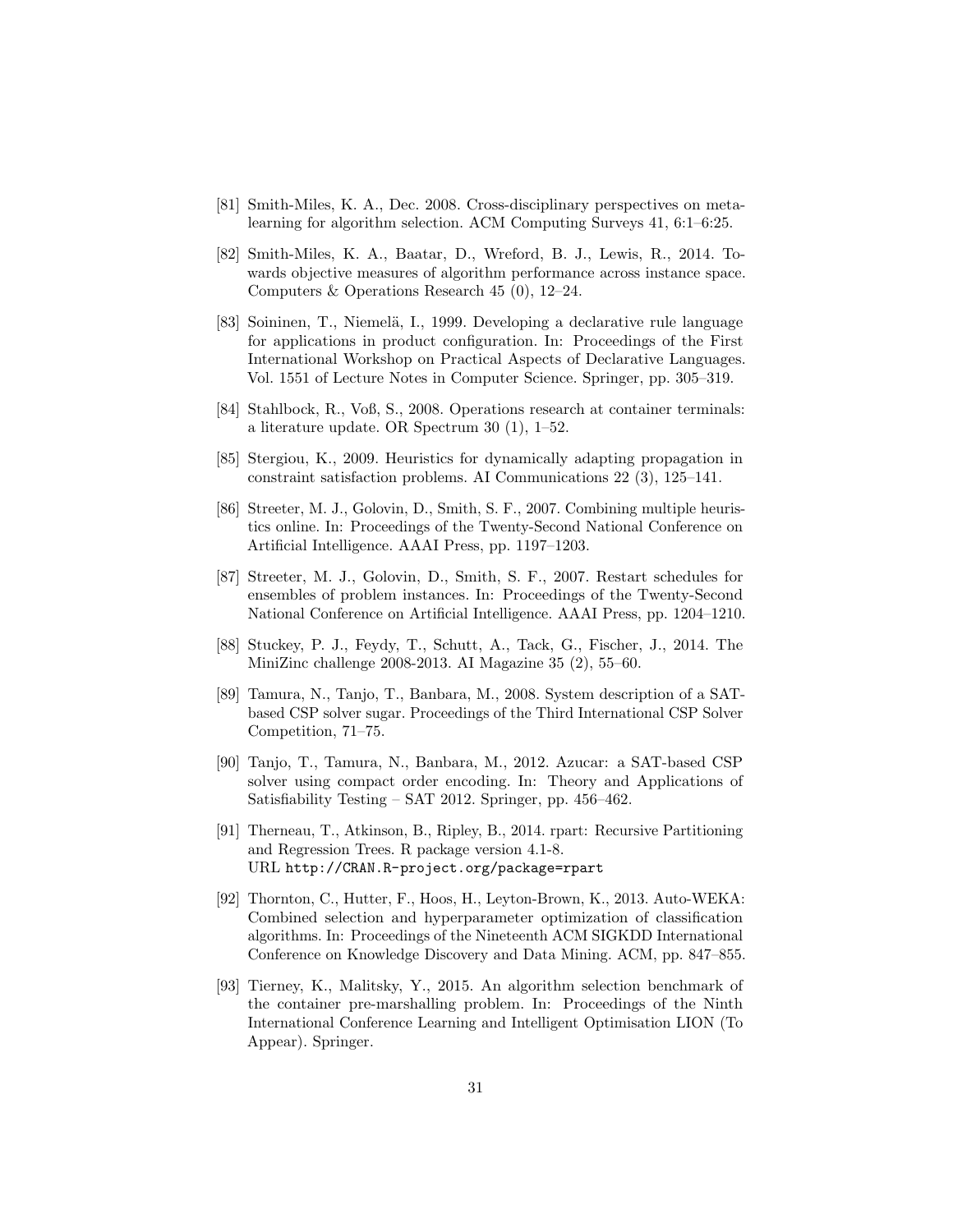- <span id="page-31-10"></span>[94] Tierney, K., Pacino, D., Voß, S., 2014. Solving the pre-marshalling problem to optimality with  $A^*$  and IDA\*. Tech. Rep. Working Paper  $\#1401$ , Decision Support & Optimization Lab, University of Paderborn.
- <span id="page-31-6"></span>[95] Vallati, M., Fawcett, C., Gerevini, A., Hoos, H. H., Saetti, A., 2013. Automatic generation of efficient domain-optimized planners from generic parametrized planners. In: International Symposium on Combinatorial Search (SoCS).
- <span id="page-31-8"></span>[96] Van Gelder, A., 2008. Another look at graph coloring via propositional satisfiability. Discrete Applied Mathematics 156 (2), 230–243.
- <span id="page-31-4"></span>[97] Vanschoren, J., 2010. Understanding machine learning performance with experiment databases. Ph.D. thesis, University of Leuven.
- <span id="page-31-0"></span>[98] Vanschoren, J., Blockeel, H., Pfahringer, B., Holmes, G., 2012. Experiment databases. A new way to share, organize and learn from experiments. Machine Learning 87 (2), 127–158.
- <span id="page-31-5"></span>[99] Vanschoren, J., van Rijn, J. N., Bischl, B., Torgo, L., 2013. OpenML: Networked science in machine learning. SIGKDD Explorations 15 (2), 49–60.
- <span id="page-31-11"></span>[100] Ward, J., 1963. Hierarchical grouping to optimize an objective function. Journal of the American Statistical Association 22 (2), 236–244.
- <span id="page-31-9"></span>[101] Xu, H., Rutenbar, R., Sakallah, K., 2003. Sub-SAT: A formulation for relaxed boolean satisfiability with applications in routing. In: IEEE Transactions on Computer-Aided Design of Integrated Circuits and Systems. pp. 814–820.
- <span id="page-31-2"></span>[102] Xu, L., Hoos, H. H., Leyton-Brown, K., 2007. Hierarchical hardness models for SAT. In: Proceedings of the Thirteenth International Conference on Principles and Practice of Constraint Programming. Vol. 4741 of Lecture Notes in Computer Science. Springer, pp. 696–711.
- <span id="page-31-7"></span>[103] Xu, L., Hoos, H. H., Leyton-Brown, K., 2010. Hydra: Automatically configuring algorithms for Portfolio-Based selection. In: Proceedings of the Twenty-Fourth AAAI Conference on Artificial Intelligence. AAAI Press, pp. 210–216.
- <span id="page-31-1"></span>[104] Xu, L., Hutter, F., Hoos, H. H., Leyton-Brown, K., 2008. SATzilla: portfolio-based algorithm selection for SAT. Journal of Artificial Intelligence Research 32, 565–606.
- <span id="page-31-3"></span>[105] Xu, L., Hutter, F., Hoos, H. H., Leyton-Brown, K., 2011. Hydra-MIP: automated algorithm configuration and selection for mixed integer programming. In: Proceedings of the RCRA Workshop on Experimental Evaluation of Algorithms for Solving Problems with Combinatorial Explosion at the Twenty-Second International Joint Conference on Artificial Intelligence.